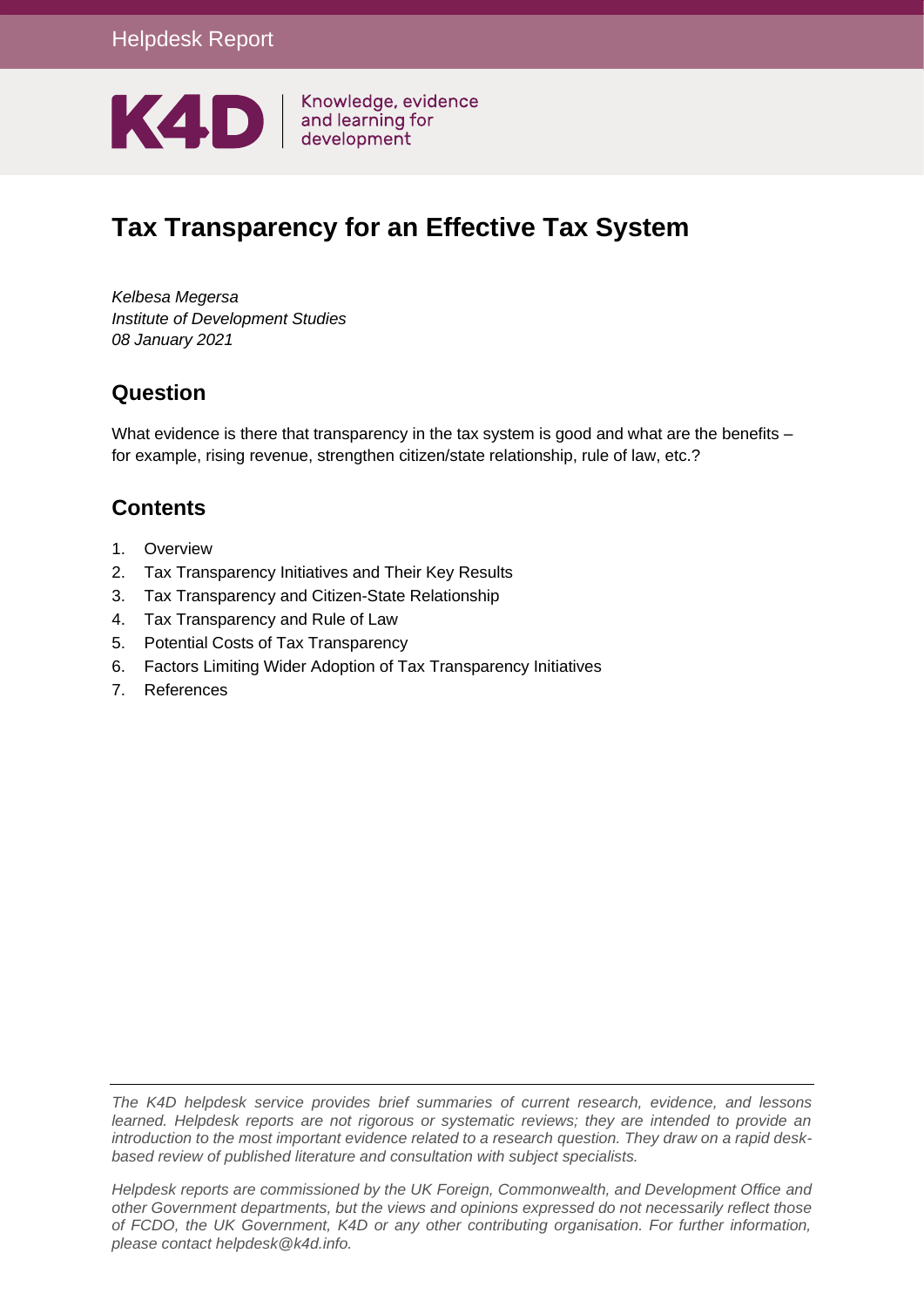## <span id="page-1-0"></span>**1. Overview**

**Improvements in tax transparency can help in strengthening public finances in developing countries that are adversely affected by COVID-19.** The current context (i.e. a global pandemic, widespread economic slowdown/recessions, and declining tax revenues) engenders the urgency of improving domestic resource mobilisation (DRM) and the fight against illicit financial flows (IFFs).

**Even before the advent of COVID-19, developing countries' tax systems were facing several challenges, including weak tax administrations, low taxpayer morale and "hard-totax" sectors** (IMF, OECD, UN and World Bank, 2011). This affects their DRM capabilities which are currently below their tax potential (Monkam et al., 2018; AU and ECA 2015).

**The presence of informational asymmetry (i.e. low tax transparency) between taxpayers and tax authorities generates loopholes for abuse of the tax system.** It allows the hiding of wealth abroad with a limited risk of being caught. Cases of such behaviour that are exposed without proper penalty may result in a decline in the morale of citizens and a lower level of voluntary compliance with tax legislation. A number of high-profile tax leaks and scandals have undermined public confidence in the fairness of tax systems and generated a strong demand for effective counteraction and tax transparency (OECD, 2019b; Global Forum, 2020).

**One of the key contributing factors to lower tax revenues in developing countries (that is linked to low tax transparency) is a high level of IFFs.** These flows, including international tax evasion and the laundering of corruption proceeds, build a major obstacle to successful DRM efforts. For example, the amount lost annually by African countries through IFFs is estimated to exceed USD 100 billion (ECA 2018). Poor tax transparency (revealed in the form of aggressive tax evasion) is, therefore, a major source of potential revenue leakage (Monkam et al., 2018; AU and ECA 2015; see also Section 3).<sup>1</sup> Some developing countries have realised significant growth in their tax revenue and in the size of their taxpayers through transparency initiatives (including schemes encouraging citizens into voluntary income declarations). For instance:

- **India** succeeded in generating USD 6 billion in tax revenue from a new set of 65,000 taxpayers in 2016. This was realised through a voluntary income disclosure programme.
- **Indonesia** has been able to recently add a million taxpayers into its tax system and recover over USD 10 billion. This was achieved through a tax amnesty scheme provided in advance of the country's participation in the global transparency initiative under the OECD's Common Reporting Standard.

<sup>1</sup> Given the high levels of illicit financial flows from African countries and recognising the potential of tax transparency and exchange of information to raise resources for development, African members of the Global Forum on Transparency and Exchange of Information for Tax Purposes attending its plenary meeting on 28 October 2014 in Berlin decided to create an African focused programme: the Africa Initiative. The objective was to unlock the potential of tax transparency and exchange of information for Africa by ensuring that African countries are equipped to exploit the improvements in global transparency to better tackle tax evasion (Global Forum, 2020).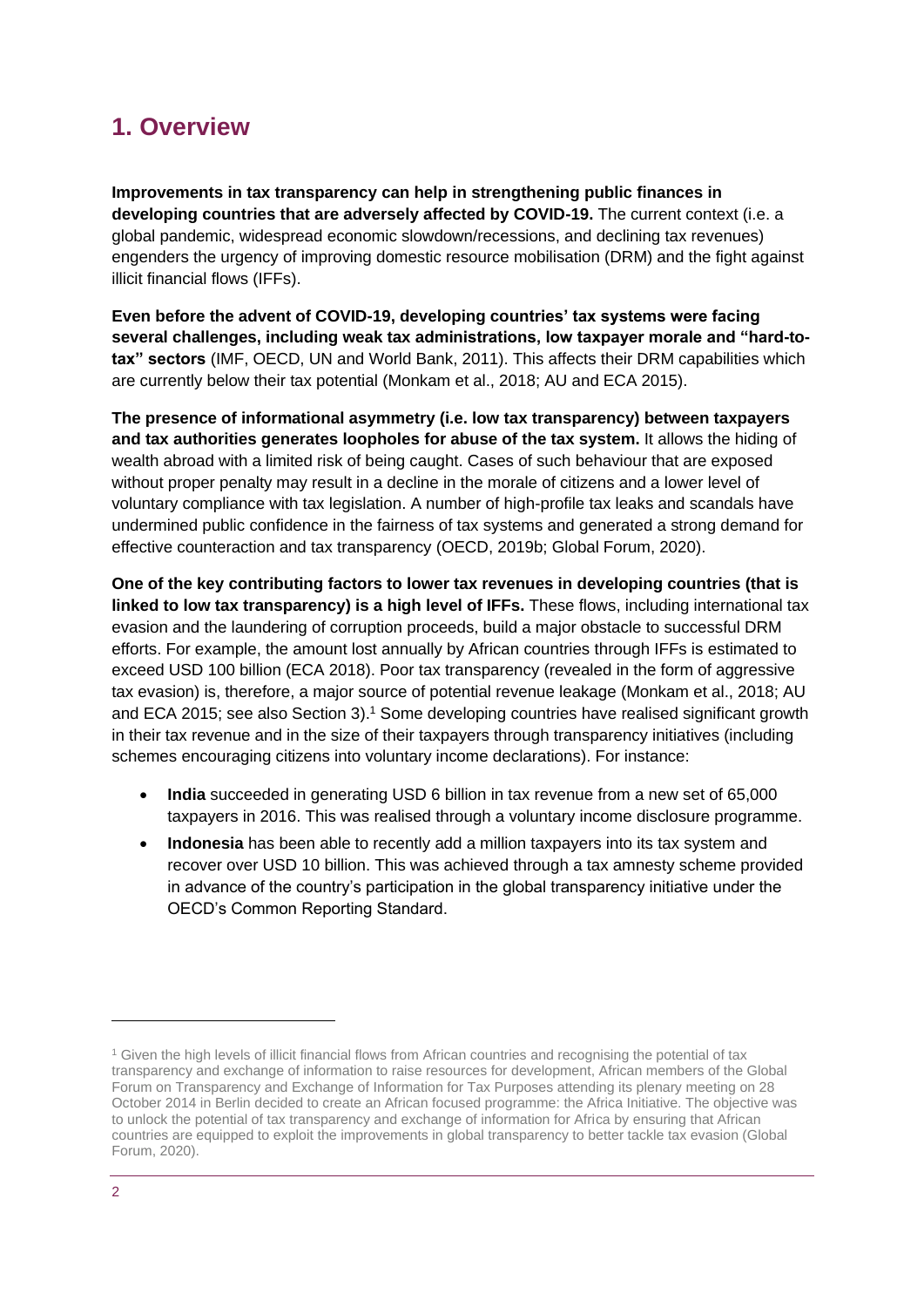- **Nigeria** has been able to grow the number of taxpayers in its database by about 5 million between 2016 and 2018. This was realised partly through a voluntary assets and income declaration scheme.
- Several developing countries (e.g. Cape Verde, Costa Rica, Georgia, Madagascar, Peru, Ukraine, and Viet Nam) are benefiting from technical assistance and capacity building programmes provided by the World Bank and Global Forum. These assistances are provided to meet global standards for tax transparency and exchange of information.

**Research has also identified an association between organisational transparency (e.g. transparency by businesses and tax authorities) and stakeholder trust** (e.g. between citizens and the state). However, the evidence is mixed as to how transparency in particular influences trust and perceptions of trustworthiness (Schnackenberg and Tomlinson, 2016).<sup>2</sup> Some examples of country initiatives that enhanced tax transparency, and thereby, led to marked gains in tax revenue as well as better citizen-state relationship and trust include the following (see also section 4):

- In **Ghana**, the introduction of the 'associational taxation' system for taxing the informal sector has succeeded in bringing a large part of the informal sector into the Ghanaian tax system and in improving transparency. Traders in the informal sector (now paying taxes) have also experienced less police abuse and improved credibility. As a result, the process of working directly with community groups to raise tax revenue has enabled Ghana to restore the confidence of its citizens in the tax system and increased tax transparency. Such tax systems (and the related gains in tax transparency from the formalisation of business activities and revenues generated) would be especially useful in low-income economies where the informal sector is of significant size.
- In **Guinea**, a USAID project has helped the local government i) to link 'market taxes' (which are significant for the country) with the building of better market facilities for market traders and ii) also clearly communicate appropriate information on the market tax revenues and expenditures realised by these taxes.
- In **Kenya**, the use of 'Constituency Development Funds' (where a fixed share of central government tax revenue is allocated to individual Kenyan districts and granting the primary control over the allocations to local members of parliament) has enhanced tax transparency and strengthened tax-expenditure linkages to meaningfully affect the levels of citizen engagement – including in tax payments.
- In **Uganda** (and Ghana), the process of introducing VAT in the 1990s was characterised by low transparency and there was misunderstanding and fear by taxpayers that these new taxes would entail considerable price rises, at times leading to protests by citizens. The problem was a result of the low level of trust by citizens on the one hand and low transparency and public communication on the side of tax authorities and the governments. If the challenges around tax transparency are not improved, such problems

<sup>&</sup>lt;sup>2</sup> Schnackenberg and Tomlinson (2016) stress that transparency has three dimensions: information disclosure, clarity, and accuracy. In relation to transparency, they identify three issues of concern: i) the meaning of information quality, ii) the effects of transparency on organization-stakeholder relationships and iii) mechanisms that influence transparency perceptions.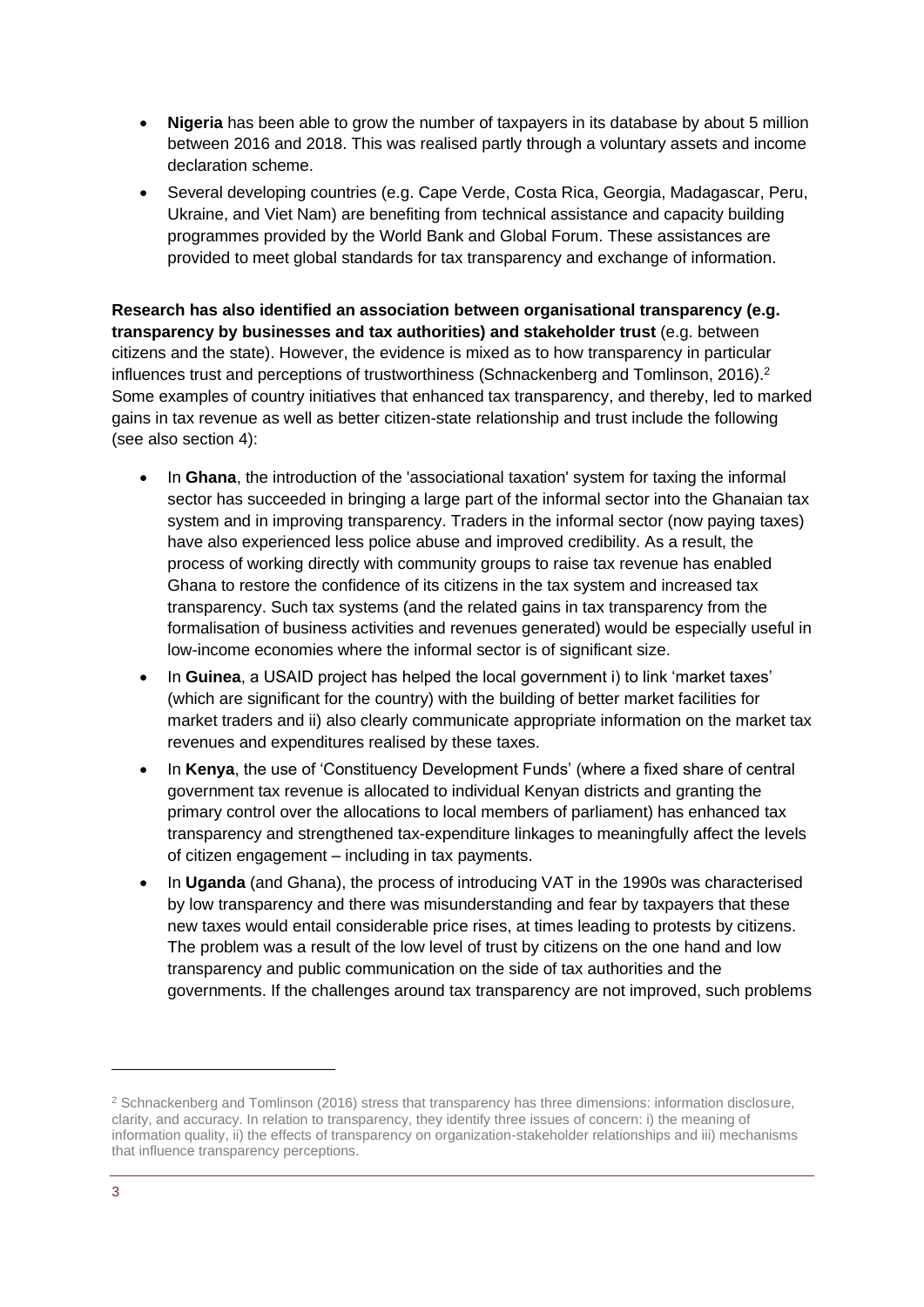may continue to be witnessed in developing countries at times of major tax reforms (i.e. on existing tax systems) or the introduction of new taxes such as digital service taxes.

# <span id="page-3-0"></span>**2. Tax Transparency Initiatives and Their Key Results**

**The implementation of the internationally agreed standards for tax transparency is helping to bridge the information asymmetry between taxpayers (i.e. citizens and businesses) and tax authorities**. <sup>3</sup> The key international standards (on enhanced transparency and exchange of information for tax purposes) include the following:

- **i) The Automatic Exchange of Financial Account Information (AEOI);**
- **ii) The Exchange of Information on Request (EOIR) and;**
- **iii) Tax Transparency and Exchange of Information (EOI).**

**Apart from recovering lost and unpaid taxes (e.g. on undeclared/hidden income and business activities), the availability of information to tax authorities has a deterrent effect by increasing the costs of potential future tax evasion**. This enhances the belief of citizens in the fairness of the tax system and strengthens their motivations for tax compliance (Monkam et al., 2018).

**Although international tax transparency initiatives are mainly designed for the control of the direct and asset taxes of multinational businesses and large fortunes, there is a positive spillover effect on national tax systems.** This is especially the case for developing countries where better transparency in the tax system may help to strengthen VAT and other indirect taxes, which are more important than personal income taxes (Barreix et al., 2016).<sup>4</sup>

**International tax transparency standards require every tax jurisdiction to reveal the ownership structure of legal entities and to ensure that tax administrations can obtain the information required to investigate the assets and activities of their taxpayers – no matter where they are carried out.** The application of international transparency standards (e.g. EOI) for tax purposes addresses a variety of policy recommendations for combating IFFs, not only in the field of tax evasion, but also for other enablers of IFFs such as corruption and money laundering (Global Forum, 2020).<sup>5</sup>

**International standards on tax transparency and the automatic exchange of tax information could generate a wide scope of benefits particularly to developing countries,** 

<sup>3</sup> Intergovernmental co-operation aiming at addressing cross-border tax evasion – a major source of IFFs – has grown rapidly over the last 10 years. Two of its key standardised components are the Exchange of Information on Request Standard (EOIR) and the Automatic Exchange of Financial Account Information Standard (AEOI) (Global Forum, 2020).

<sup>4</sup> See composition of tax revenues in developing countries at<https://ourworldindata.org/taxation>

<sup>5</sup> The average tax-to-GDP ratio of African countries was 17.2% in 2017 (OECD, ATAF and AUC, 2019). Further, nearly half of the countries in Africa fall below the minimum level of 15% considered necessary to finance the basic services, such as road infrastructure, healthcare, and public safety (Global Forum, 2020; OECD, 2018).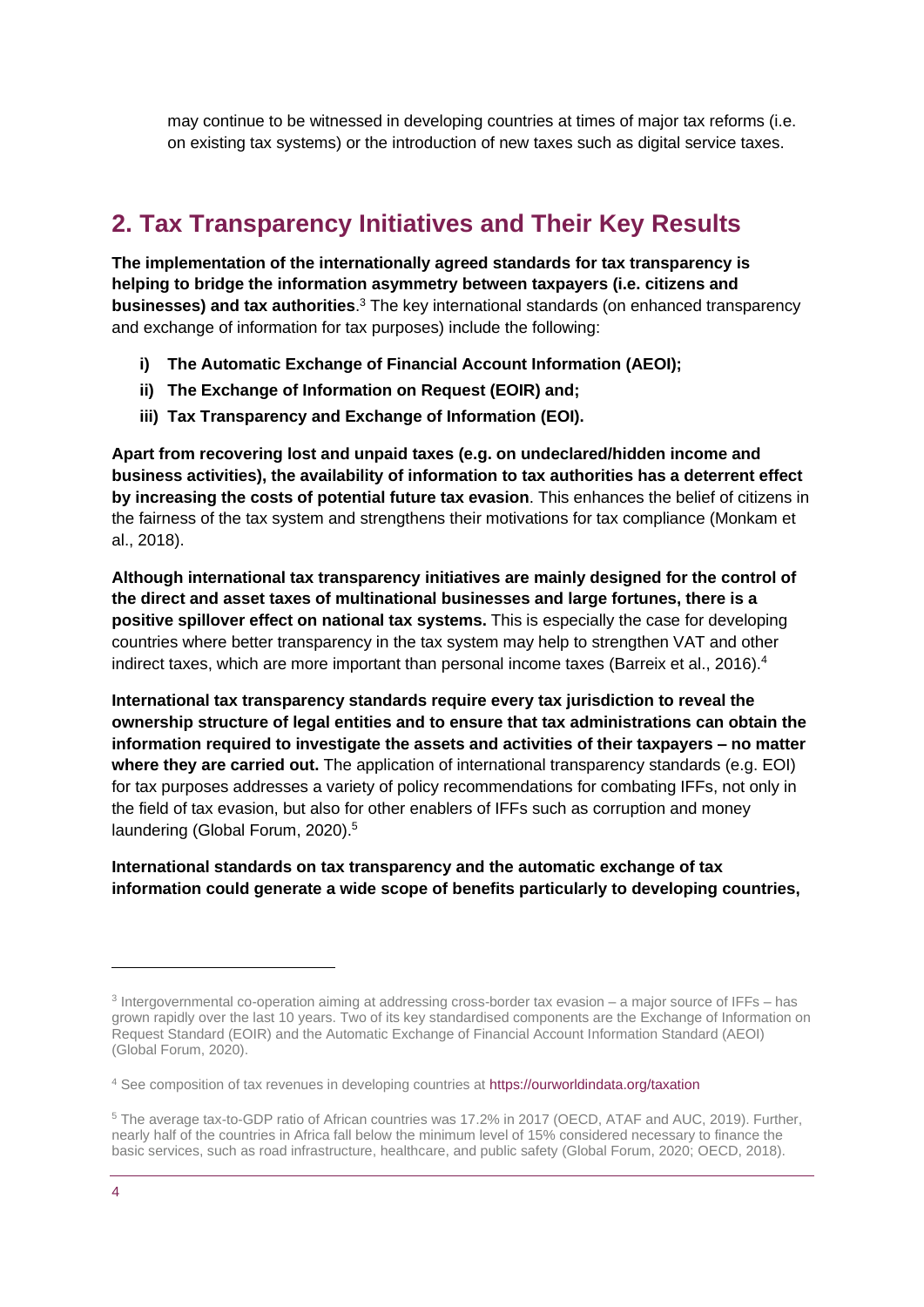**if correctly used.** In particular, these schemes could give them access to the following benefits (Monkam et al., 2018):

- **Better tax and financial information**: i.e., availability of accurate and up-to-date information on ownership (legal and beneficial), accounting records, banking information. This may encourage improvements in reporting standards not only for big multinational businesses but also for smaller resident taxpayers.
- **The digitalisation of tax administration**: The assessment of confidentiality and data privacy benefits tax administration as a whole. The handling of AEOI data also improves tax systems, skills and knowledge and may enhance the quality and handling of locally accessible tax data.
- **Better exchange of information**: i.e., the establishment of a broad international EOI system, the enhancement of the responsiveness and quality of requests, and the establishment of access and handling processes for sensitive tax/financial information.
- **Effectiveness of tax administration**: i.e., access of tax authorities to the essential taxrelevant data by i) removing incompatible restrictions, e.g. bank and other professional secrecy, often also for domestic purposes and ii) tackling ineffective tax administration procedures.
- **Better taxpayers' discipline**: Third-party reporting has a track record of improving tax compliance by threatening credible litigation for tax fraud.

### **2.1 OECD's Initiative for Common Reporting Standard and "Automatic Exchange of Financial Account Information":**

Over 90 countries (or tax jurisdictions) are currently participating in a global transparency programme under the OECD's Common Reporting Standard (CRS). Participating countries have shared details on over 47 million offshore accounts (with a cumulative amount of about EUR 4.9 trillion) between 2018 and 2019 (OECD, 2019a).

Particularly, the AEOI initiative, which has been enabled through 4,500 bilateral ties, marks the biggest exchange of tax information in history and the culmination of more than two decades of international efforts to fight tax evasion (OECD, 2019a).

**AEOI allows financial institutions to automatically disclose information on the financial account of non-residents to their tax authorities who, in turn, share this information with the tax authorities of the account holder's country of residence under the internationally**  agreed CRS. This greatly increases the ability of tax authorities to detect tax evasion, even in cases where there was no initial evidence of non-compliance (Monkam et al., 2018).

#### **Preliminary OECD estimates and assessments show the significant impact of the AEOI and its contribution to transparency in the field of taxes and financial account information.** For example, deposits held by companies or individual citizens in more than 40

primary international financial centres (IFCs) grew dramatically over the 2000 to 2008 period, peaking at USD 1.6 trillion by mid-2008 (OECD, 2019a). Yet, over the last ten years (i.e. most of the 2000s), these deposits have dropped by 34%, reflecting a decrease of USD 551 billion, since countries have enforced tougher transparency requirements. A significant part of this decrease is attributed to the onset of the AEOI initiative, which accounts for about two-thirds of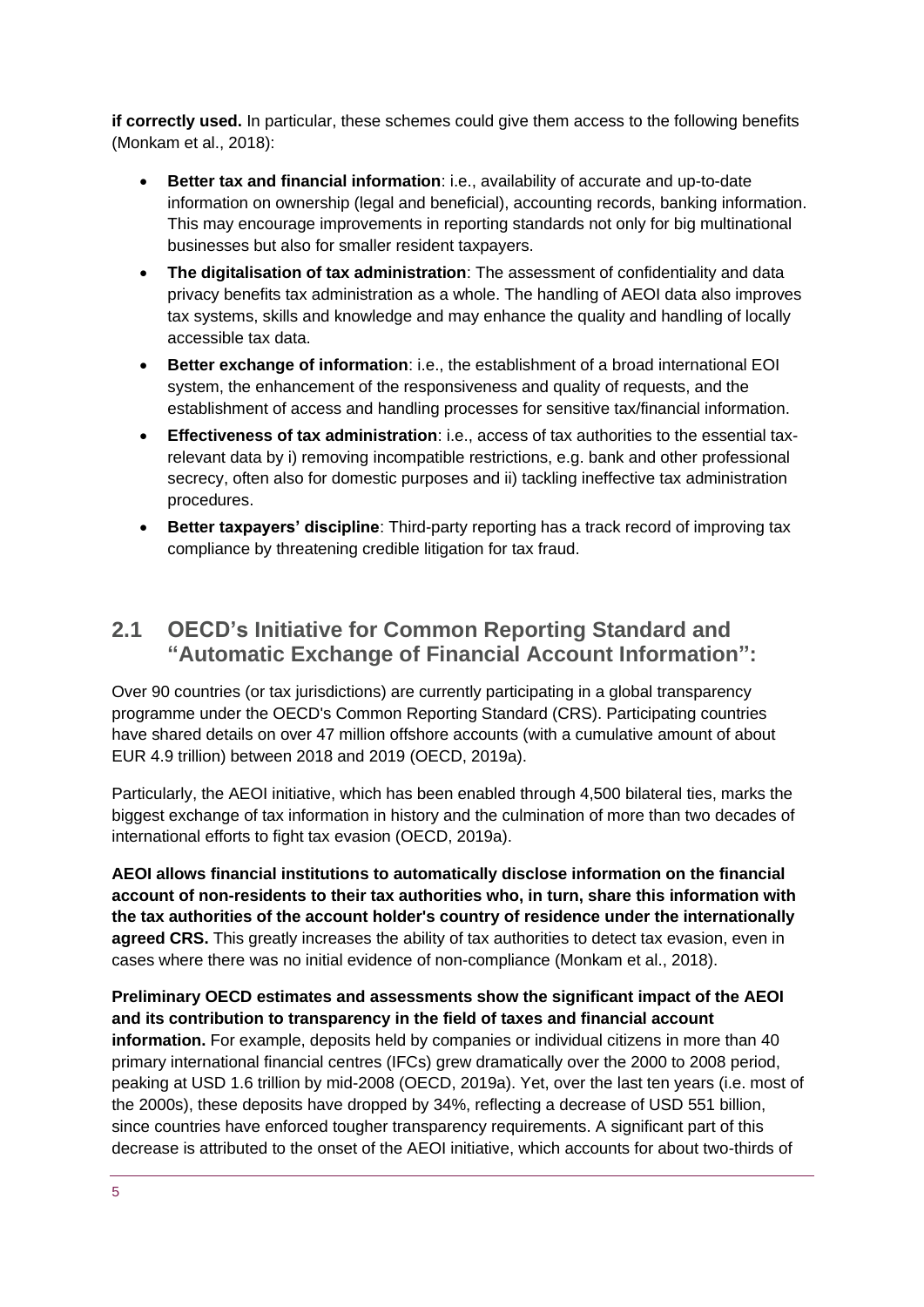the drop. Specifically, according to preliminary OECD data, AEOI led to a decrease of 20% to 25% in bank deposits in IFCs (OECD, 2019a).

### **2.2 Global Forum's Initiative for "Exchange of Information on Request":**

Over 160 member states of the Global Forum have committed themselves to the application of the EOIR standard and the peer review process between members assesses the effective implementation of the standard. Between 2009 and 2019, more than 250,000 requests for information were received by members of the Global Forum - where annual figures are continuously on the rise. In ten years alone, EOIR has made it possible to recover almost EUR 7.5 billion of additional tax revenue globally (OECD, 2019c; Global Forum, 2020).

**The EOIR standard necessitates tax authorities to provide (legal, financial, tax, etc.) information to another tax authority (i.e. on request) that is useful for the requesting tax administration to investigate and enforce its tax laws.** Three types of information are at the heart of these exchanges. Namely i) accounting records; ii) bank information; and iii) ownership information of all relevant legal entities and arrangements (OECD, 2019c; Global Forum, 2020).

### **2.3 Voluntary Disclosure Initiative for "Tax Transparency and Exchange of Information"**

Many developing countries have also taken the lead in positioning EOI as a tool to increase tax compliance and, therefore, revenue collection (e.g. Nigeria and South Africa in Section 3.4). Some of the initiatives undertaken on the continent and supported by the EOI include i) 'Voluntary Disclosure Programmes' on financial accounts and assets held offshore and ii) 'High Net-worth Individual' Programmes, which obviously target (potential) major taxpayers (Global Forum, 2020).

In the run-up to full implementation of the AEOI initiative, the voluntary disclosure of offshore accounts, financial assets and earnings resulted in extra revenue of more than EUR 95 billion (tax, interest and penalties) for OECD and G20 countries over the period 2009-2019 (OECD, 2019a).<sup>6</sup>

The international community has attained an unparalleled degree of accountability in tax matters, which will deliver tangible benefits for government revenues for years to come. The transparency initiatives that have been designed and implemented via the G20 have disclosed a deep pool of offshore funds that can now be properly taxed by tax authorities. Continuing assessment of cross-border financial activities is already displaying the extent to which international standards

<sup>6</sup> France, as one country example, launched a voluntary disclosure programme in 2013, prior to implementing the AEOI Standard. By September 2017, more than 50,000 taxpayers had voluntarily disclosed €32 billion in hidden assets and €7.8 billion in taxes were recovered.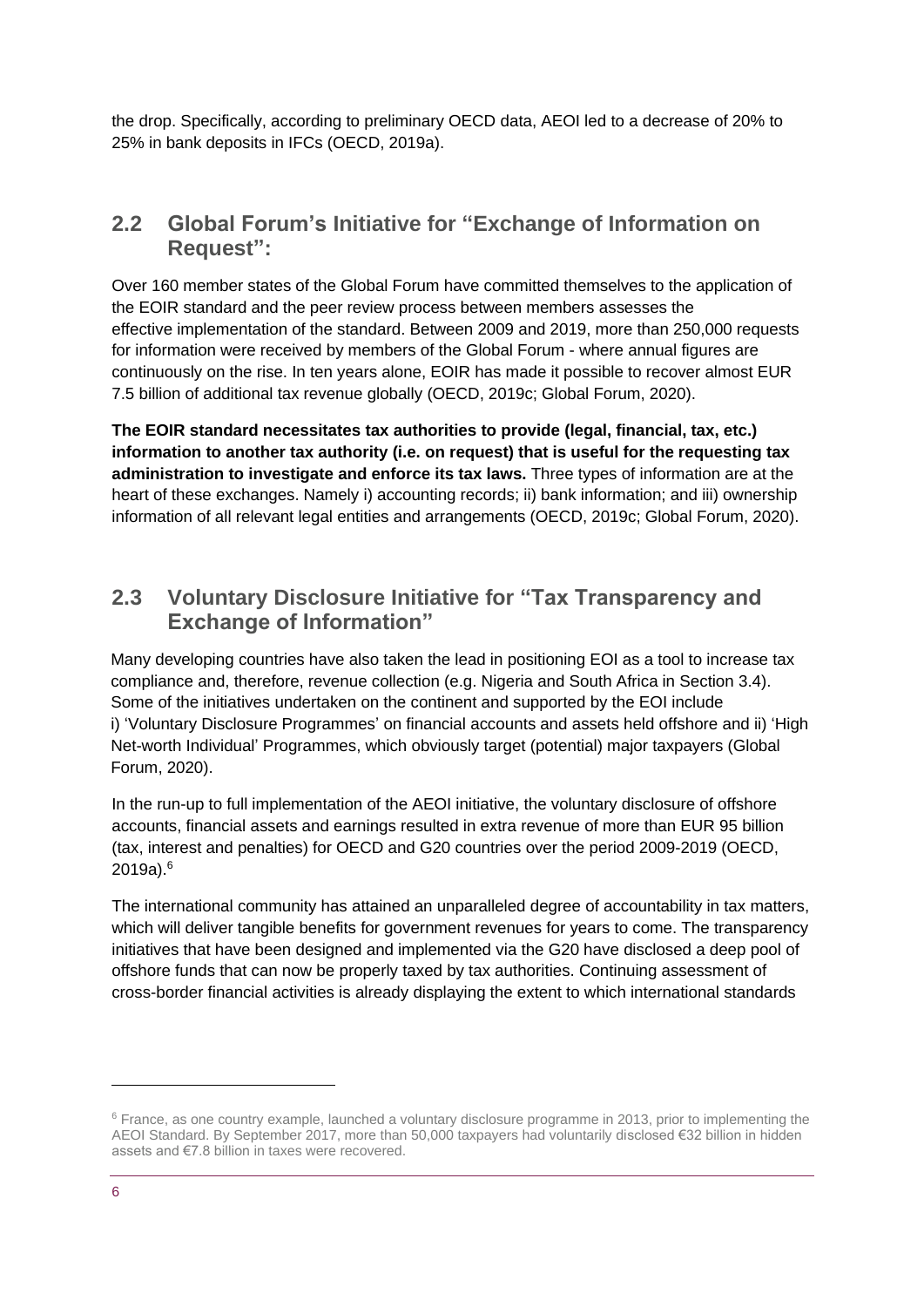for automatic exchange of information have reinforced tax compliance – with potentially stronger results in the future (OECD, 2019a).

## **2.4 Evidence from Country Cases**

Multilateral transparency initiatives (i.e. AEOI, EOIR and EOI) are increasingly proving to be effective in generating tax revenues not just in rich countries but also in several developing countries (middle- and lower-income). Examples of tax gains generated through the implementation of these tax transparency and information exchange standards include the following:

- **Brazil** reported that the total value of previously undeclared taxable foreign income disclosed during the fiscal year through a legislative or administrative disclosure mechanism or practice has reached nearly R\$ 170 billion in 2016. The total tax, interest and penalties collected as a result come to almost R\$ 47 billion – approximately  $€12$ billion (Monkam et al., 2018).
- **Burkina Faso** estimated that it would recover over 2.4 million US dollars in taxes from its first requests sent in September 2017 (Monkam et al., 2018).
- **India**, before its first AEOI in 2017, launched an Income Declaration Scheme in 2016 which persuaded 65,000 taxpayers to disclose assets of USD 11 billion not previously declared. The voluntary disclosure programme started on 1 June 2016 and ended on 30 September 2016. A total of USD 6 billion in tax was recovered (Monkam et al., 2018).
- **Indonesia** has recently recovered more than USD 10 billion in tax under an amnesty scheme developed before it introduced the CRS. Almost one million taxpayers disclosed USD 366 billion of previously undisclosed assets (Monkam et al., 2018).
- **Nigeria** launched a Voluntary Assets and Income Declaration Scheme from 1 July 2017 to 31 September 2018. This yielded about USD 82 million and grew the taxpayer database from 14 million in 2016 to 19 million in 2018 (Global Forum, 2020).
- **South Africa** collected USD 62.24 million through a settlement from one (major) taxpayer in 2013. The exchange of information played a determining role in the collection of tax in this case (Monkam et al., 2018).

South Africa launched a Special Voluntary Disclosure Programme which ran from 1 October 2016 to 31 August 2017.<sup>7</sup> USD 1.8 billion worth of foreign assets were disclosed, and the revenues gained amounted to USD 296 million. These are assets that were previously hidden offshore by non-compliant taxpayers that will continue to contribute to tax revenue generation in the future (Global Forum, 2020).

South Africa has also introduced a permanent Voluntary Disclosure Programme in its tax law, offering taxpayers to come forward voluntarily to regularise their tax affairs. An amount of approximately USD 213 million was collected for the period from 1 April 2018 to 31 March 2019 under this programme. According to the South African Revenue Service (SARS), a large intake on Voluntary Disclosure Programme applications is concerning foreign assets previously not disclosed (Global Forum, 2020).

<sup>7</sup> This programme ran prior to South Africa's first AEOI exchanges in September 2017.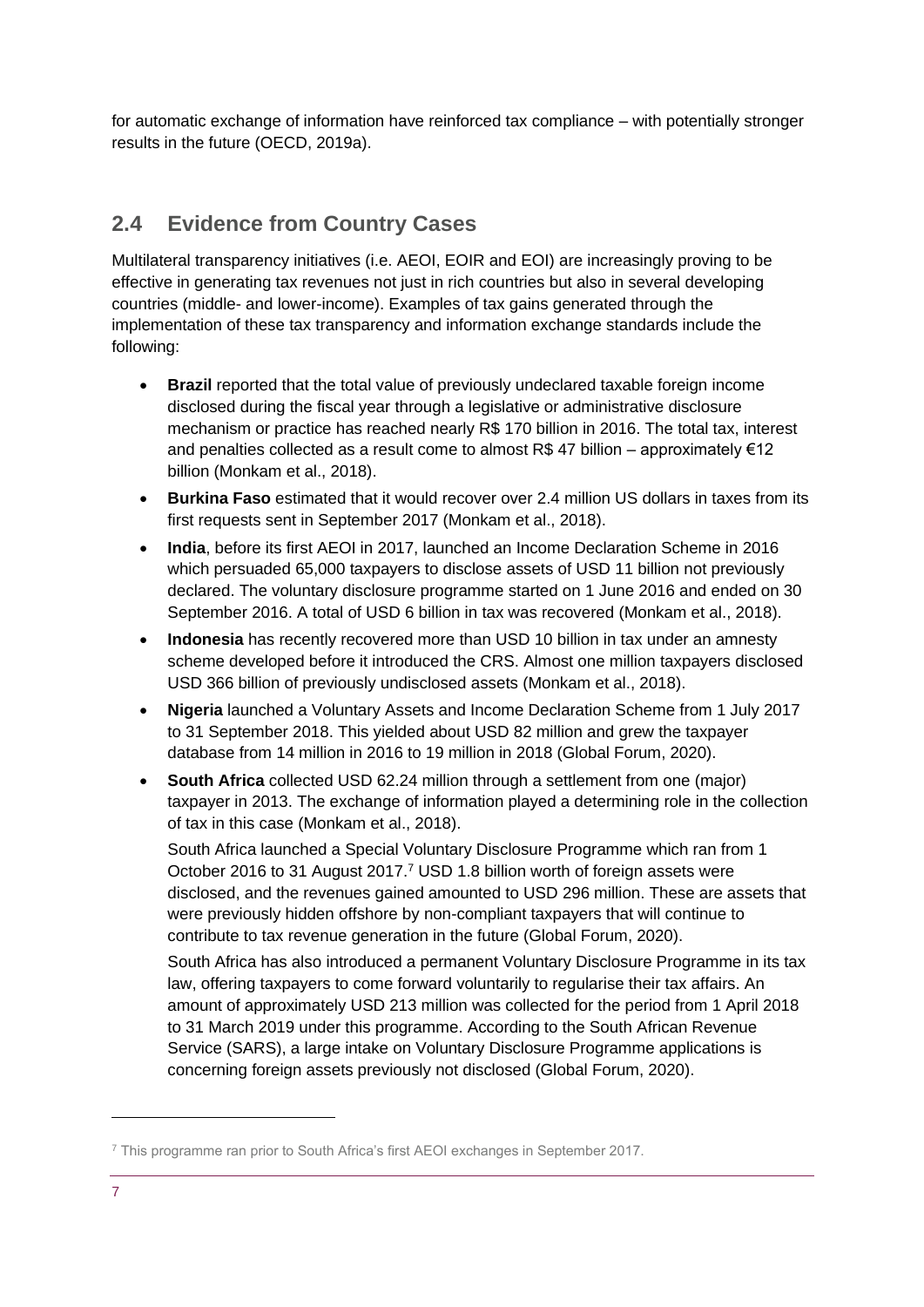- **Tunisia,** for many years, had failed to benefit from the EOIR standard in the fight against tax evasion. This was because it had gaps in its legal framework and no appropriate organisation in place to deal with EOI requests. This is despite Tunisia joining the Global Forum relatively early in 2012. Fortunately, the Global Forum Secretariat has delivered intensive technical assistance to Tunisia since 2014 to help Tunisia address the obstacles to an effective EOI on both the legal framework and its operationalisation. Consequently, this assistance has resulted into major reforms in Tunisia in the areas of tax transparency, such as the creation of a beneficial ownership register and the establishment of a national database of bank accounts maintained by the tax administration. Tunisia has also benefited from trainings and other capacity-building activities from the Global Forum Secretariat in the past four years (e.g. 246 officials were trained on EOI). These efforts are already having a significant impact on Tunisia. Tunisia is now one of the most transparency engaged African countries, e.g. in terms of the number of EOI requests sent. For instance, 218 requests were sent by Tunisia in 2019 alone (Global Forum, 2020).
- **Uganda**, like other positive examples above, has also recovered over USD 9 million in taxes in 2015/2016 (Monkam et al., 2018). Uganda's strategic partnership with the OECD Global Forum has inspired policy and administrative reforms, which have informed the design of the National Domestic Revenue Mobilisation Strategy, specifically in areas of cross border transactions and tax transparency (Global Forum, 2020).

Mobilization of more tax revenue is anticipated as countries continue to process shared financial information, which they collect through data matching and other investigative methods. OECD states that these promising findings are just an initial survey of multilateral attempts to ensure tax transparency – both in developing and developed countries (OECD, 2019a).

Within the tax transparency and exchange of information scheme, the supply side of tax/financial information has considerably improved over the years. Currently, well over 70 tax jurisdictions have eliminated strict bank and ownership secrecy for EOI purposes.<sup>8</sup> However, the demand side of the EOI scheme (particularly in developing countries) remains problematic. This is because few developing economies make requests and thus fail to benefit from the huge potential in the EOI tools and wide international information network (Monkam et al., 2018). For example:

- India made 10 times as many EOI requests as all African economies combined.
- The United Kingdom has made 1856 requests in 2016 alone, whereas Africa Initiative members (i.e. Cameroon, Burkina Faso, Ghana, Kenya, Liberia, Morocco, Nigeria and Uganda) have together made 79 requests in the first three years of the Africa Initiative over the 2015-17 period (Monkam et al., 2018).

<sup>8</sup> This includes, among others, the British Virgin Islands, the Cayman Islands, Switzerland, and Panama (Monkam et al., 2018).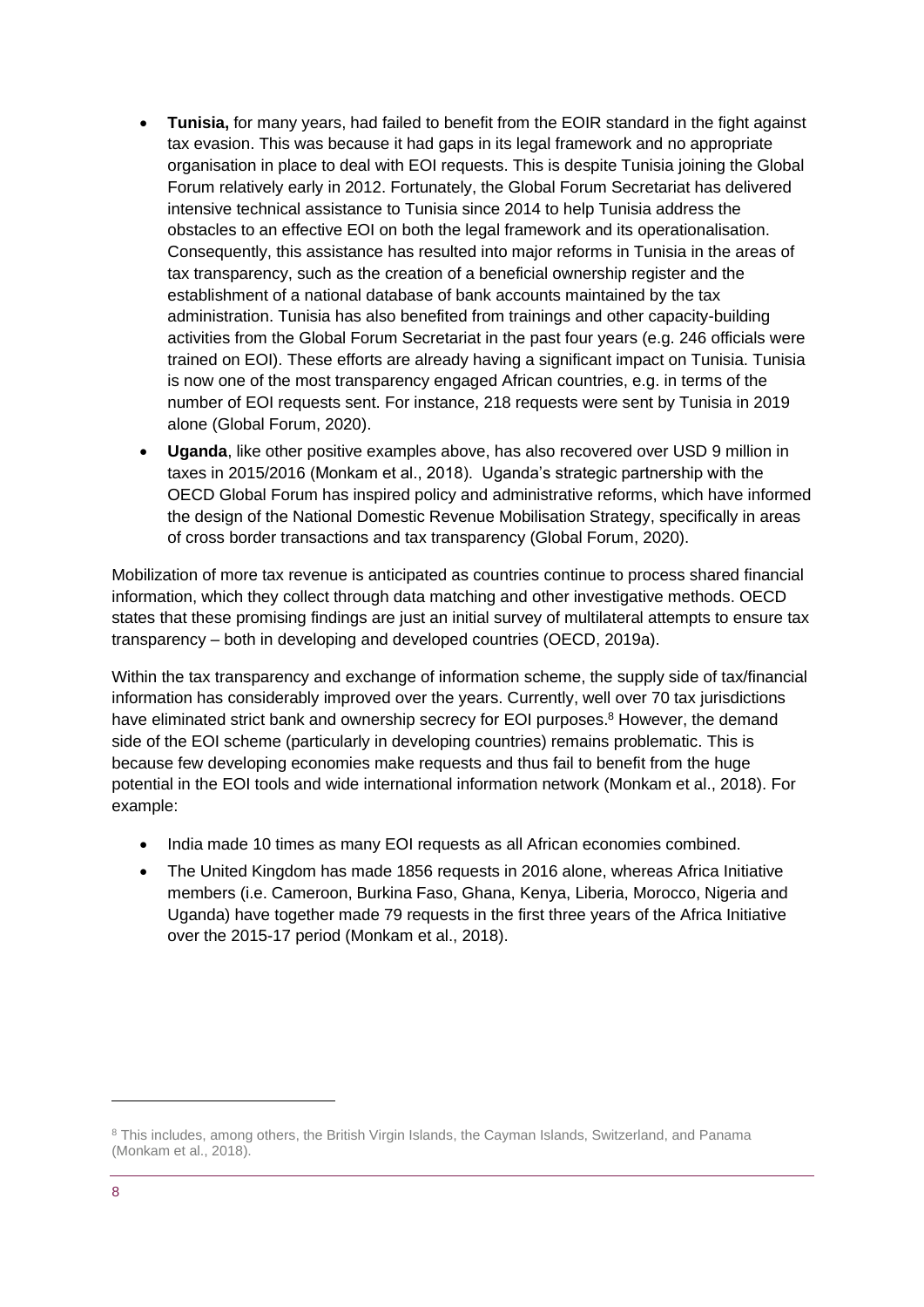## **2.5 Evidence from Other Support Initiatives**

#### **World Bank Group and Global Forum:**

The World Bank Group (WBG) supports the global agenda for tax transparency. The WBG has committed considerable resources (in collaboration with the Global Forum) to help countries develop their capacity in EOI. Its development policy lending increasingly includes funding for work on tax transparency, which plays a key role in driving the commitment of countries and tax authorities (Global Forum, 2020).

The evidence from African countries has shown that the participation of key decision-makers (government officials, senior tax authorities, major business leaders, etc.) is of strategic significance in addressing the challenges of tax transparency in developing countries. In particular, the agenda for tax transparency in Africa has been able to step forward through a series of high-level commitments involving key decision-makers (Global Forum, 2020).

At a country level, the Global Forum and the WBG partnership provide technical assistance and capacity building to meet global tax transparency and information exchange requirements. This partnership also encourages the development of risk management systems to help classify origins of risky transactions, which may be tools for tax avoidance, tax evasion and illicit financial flows (Global Forum, 2020).

- WBG development policy lending is more and more including support for work on tax transparency. For instance, WB support to Cape Verde via technical assistance (funded by the Global Tax Program) and also a lending operation led to the country's decision to join the Global Forum. Since becoming a Global Forum member, Cape Verde has benefited from the joint Global Forum/WBG technical assistance.
- Cooperation between the WBG and the Global Forum has also led to substantial progress in the adoption of EOI standards in Latin America and the Caribbean and is currently being expanded to other regions. Countries that benefited from the Joint Global Forum/WBG Technical Assistance programmes include Cape Verde, Costa Rica, Georgia, Madagascar, Peru, Ukraine, and Viet Nam.

#### **African Union, Global Forum and African Development Bank Group:**

**Major international tax transparency standards and initiatives (and EOI in particular) are extending a unique opportunity for broadening the tax base through the fight against tax evasion in developing countries.** By realising this, the African Union (AU) Commission has taken part in a new partnership with the Global Forum under the framework of the Africa Initiative. The objective is to improve tax transparency in African countries so as to serve the purposes of DRM in African countries (Global Forum, 2020).

A critical mechanism for cooperation with the African Development Bank Group (AfDB) has also recently been strengthened to facilitate the adoption of tax transparency standards by African countries. The AfDB's work on tax transparency has been driven by its policy and strategic framework and action plan against IFFs, which is operational since 2017 (Global Forum, 2020). Amongst other activities, the AfDB is supporting African countries and Regional Economic Communities to: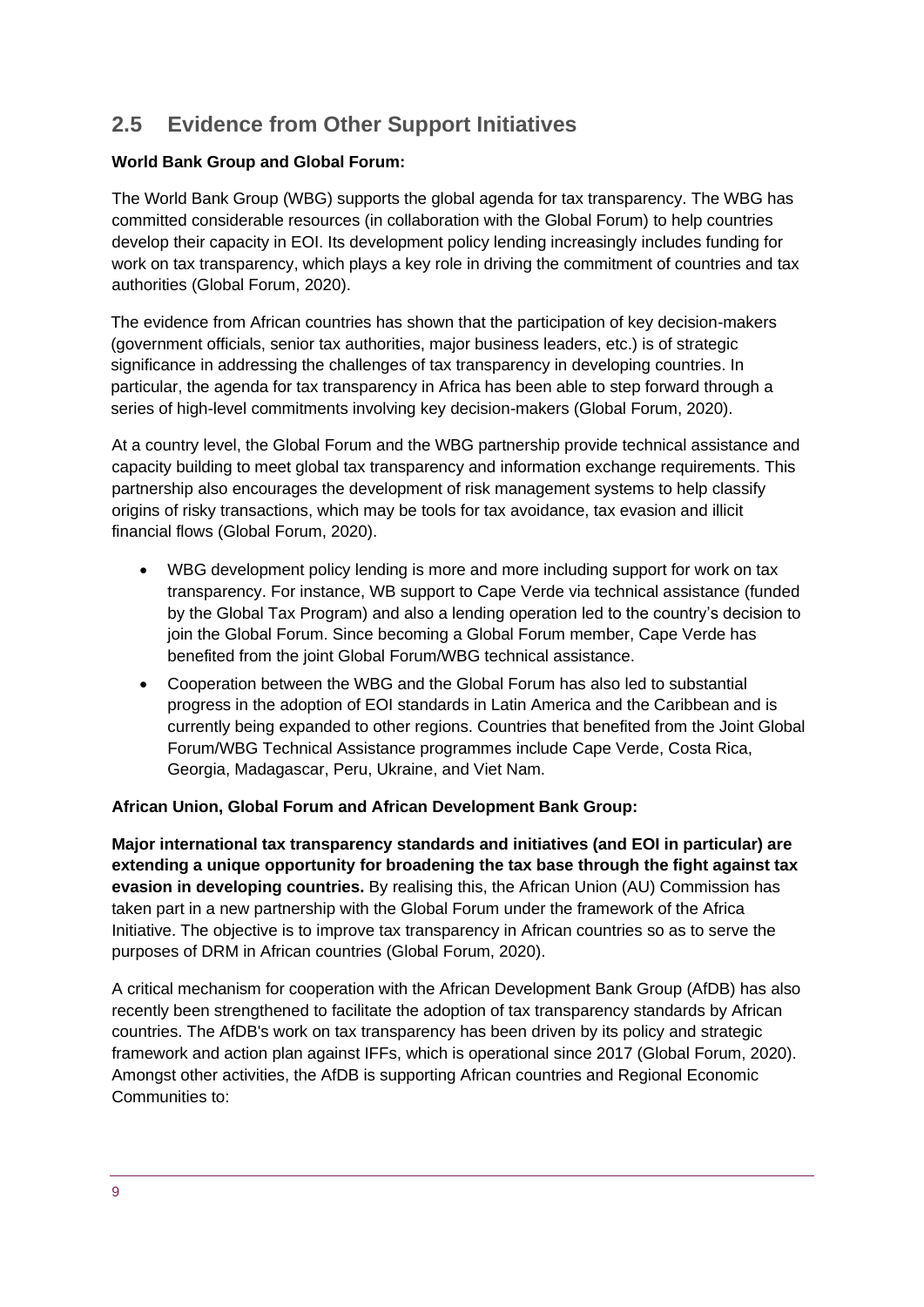- Work together (and support other organisations) to support countries commitment to influence emerging global governance frameworks for international tax transparency (Global Forum, 2020).<sup>9</sup>
- Build the capacities of countries in the region to confront tax evasion, lessen opportunities for tax avoidance and accelerate recovery of stolen assets;
- Nurture cross-border co-operation among tax authorities and encourage an automatic exchange of tax information among African countries and globally;
- Assistance to the disclosure of beneficiary ownership via provision and regular update of information;
- Assisting tax administrations for effective controls and audits of both local and multinational companies; and
- Assisting tax authorities in enhancing transparency in financial transactions among governments and companies.

**The Global Forum observed that the use of tax transparency and the EOI was unequal across countries.** States who have joined the Global Forum early on are usually at an advanced stage in the adoption of transparency standards, whereas new participants (e.g. some African countries) are looking to put the standards in place. The difference between members and nonmember countries is much wider. The Global Forum (based on its study on Global Forum member and non-member African countries) noted that non-member countries usually share certain similar features. It has been shown that the EOI is not a priority (or a low priority) in nonmember countries; the level of knowledge on the EOI is low; the network of EOI partners is very narrow, usually between five and ten partners; the basic infrastructure (EOI unit, procedures, etc.) is almost non-existent and the EOI is not used to enforce tax legislation. For example, between 2014 and 2019, only one non-member sent two EOI requests, while 1,024 requests were sent by members in the same period. In 2019, the average number of requests sent per country was 10 for members and zero for non-members (Global Forum, 2020).

Since many major financial centres around the world have signed up to transparency standards (e.g. several rich countries, with the notable exception of the US), they are expected to share financial/tax information to countries that have adopted the transparency (and information sharing) standards and are part of the Global Forum (i.e. among 161 member countries of the Global Forum). Developing countries could, thus, have huge net recipients (e.g. recover tax revenue) from such information if they also meet these standards (Monkam et al., 2018).

## <span id="page-9-0"></span>**3. Tax Transparency and Citizen-State Relationship**

**The ongoing efforts to promote tax compliance by promising better responsiveness and accountability must be centred on the dialogue between citizens and government about taxation.** Taxpayers must be allowed, implicitly or explicitly, to convey their expectations of the government and their commitment to support those objectives through their tax contributions.

<sup>&</sup>lt;sup>9</sup> Some examples include the Global Forum, Financial Action Task Force (FATF); FATF Style regional bodies in Africa; African Tax Administration Forum (ATAF); and the Tax Justice Network Africa (TJNA).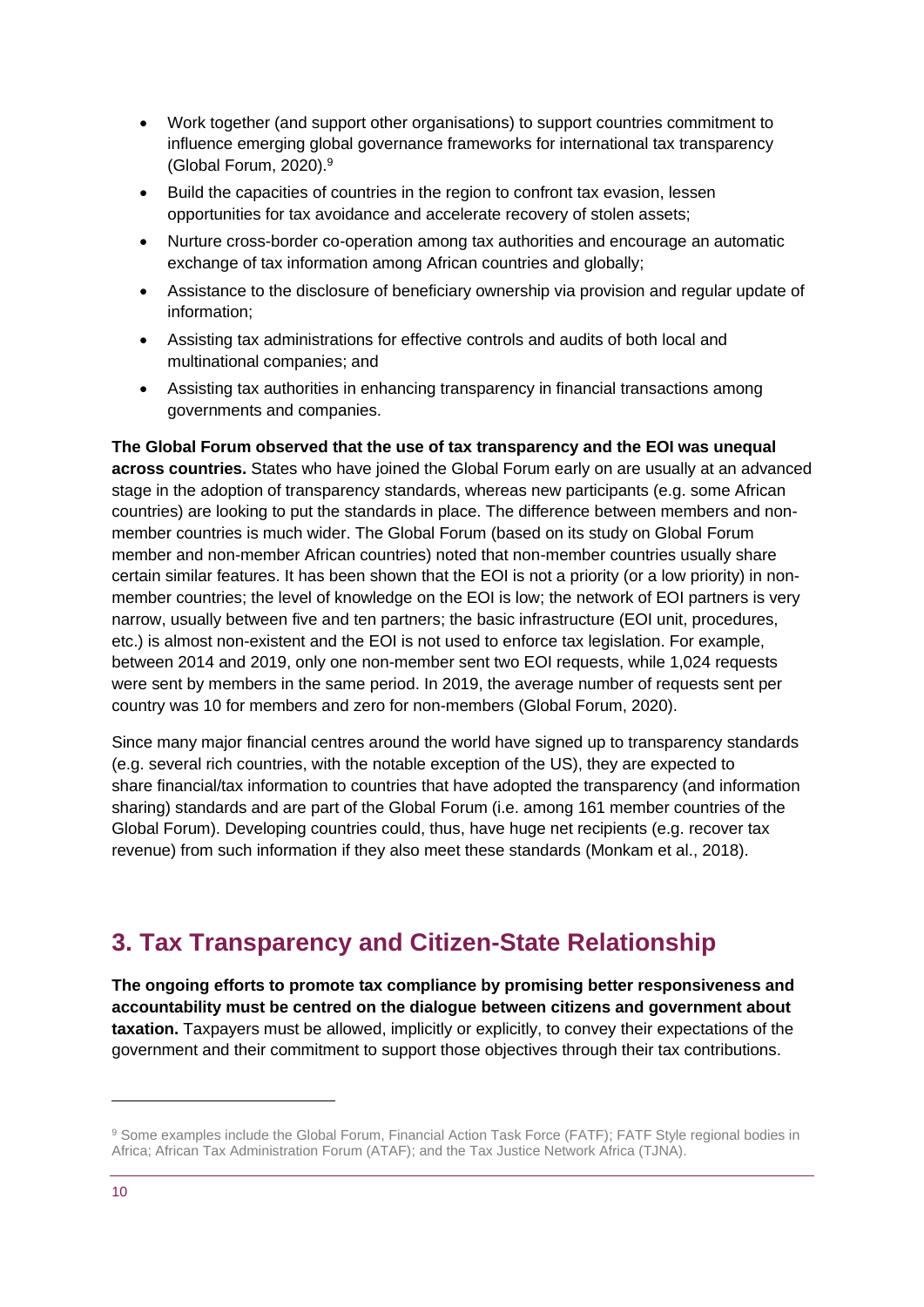Governments, in turn, must establish clear links between taxation, public expenditure and the achievement of the broad objectives of obtaining the support of tax-paying citizens. While governments can still collect some tax revenue without such a national dialogue, and citizens will still receive some government services, examples from Chile, Ghana and Kenya, among others, indicate that the most successful countries have fostered some degree of state-citizen tax bargaining (Prichard, 2010).

**In most developing countries (particularly low-income ones) trust in tax administration and the government is very low,** owing to inequitable enforcement of tax laws and a significant lack of transparency about what taxes are collected and how the money is used. Basic awareness of taxation is also limited – while taxpayers are aware that they are paying tax, too often they have only a partial understanding of how much taxes they exactly pay, why they pay taxes, and what the tax revenues are used for (Fjeldstad and Therkildsen, 2008; Prichard, 2010; Bahiigwa et al., 2004).<sup>10</sup> The lack of information is particularly higher for indirect taxes (Prichard, 2010).

**Developing countries that became most successful in tax collection (DRM) have usually made taxation more, not less, transparent.** It seems that without adequate knowledge and information, taxpayers have a tendency to assume the worst and place little trust in their tax authorities. Even if governments are often hesitant to share information about tax incidence (often because they are concerned about public opposition), they should realize that the absence of accurate information can also lead to problems (Prichard, 2010).

- **Ghana:** When the country first introduced VAT in 1995, a lack of effective public education led to rumours among the public about large price increases, even though such price rises were often false and were driven by a misunderstanding of the new tax (Prichard, 2009).
- **Uganda:** When the country adopted a VAT in 1996, public misunderstanding appears to have played a big part in triggering major protests, as rumours circulated that there would be considerable price increases. There were also some unintentionally misleading statements made by officials about the tax, and this seems to have added to the confusion (Therkildsen, 2011; Prichard, 2010).

The ongoing efforts by developing country governments (and their development partners) to enhance transparency must incorporate better reporting of revenue collection and compliance, nurturing a national dialogue about tax-expenditure connections, issuing information about public spending by type/project and by administrative location, "naming and shaming" tax evaders, and perhaps making use of revenue earmarking to create clear connections between taxes and expenditures (Prichard, 2010).

**The generally low taxpayers' compliance that is witnessed in developing countries is moulded to a large degree by i) whether or not citizens/taxpayers believe that other taxpayers are paying their fair share; ii) how much taxpayers believe that the tax revenue is being used effectively (i.e. without corruption or waste on vanity projects) and iii) whether or not taxpayers believe that national tax administration is honest and fair** (Fjeldstad, 2004). All of these forms of trust are weakened in many developing countries by a

<sup>&</sup>lt;sup>10</sup> See also Gloppen and Rakner (2002) and Fieldstad and Semboia (2001).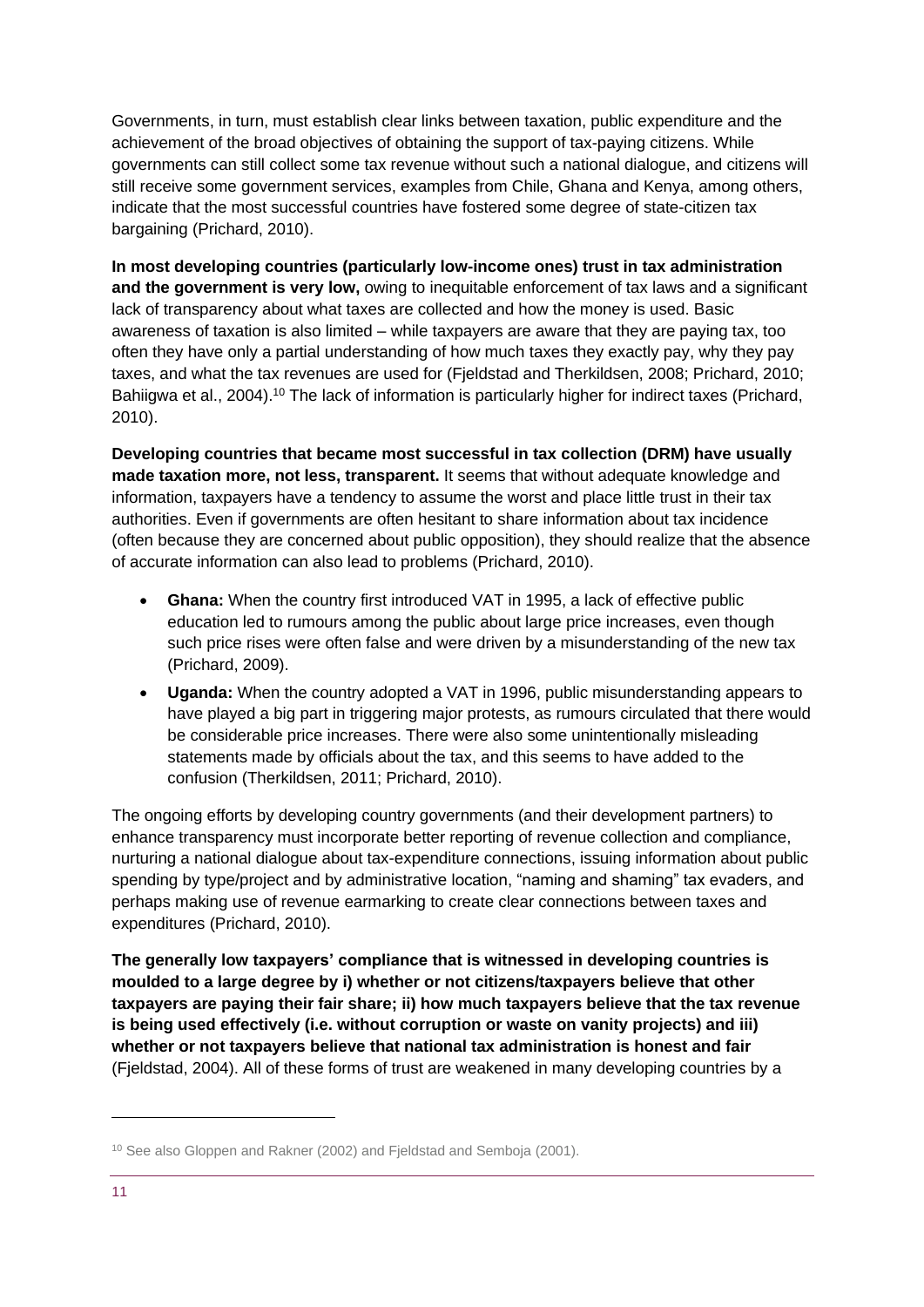deficiency of transparency around tax collection, tax compliance and the use of tax revenue at both the national and local levels. There is reason to think that enhancing transparency could improve tax compliance while enabling citizen engagement in political discussions of taxation and public spending (Prichard, 2010).

**Considering the low levels of trust among taxpayers in many developing countries, the key task for governments will be rebuilding public confidence in the tax system (and public administration in general).** Based on their study of rural taxation in Uganda, Bahiigwa et al. (2004) suggest that rebuilding trust from a low level should rely on improving explicit linkages between tax collection and public expenditure. Their proposals include: (i) working in direct contact with neighbourhood groups to collect personal tax; (ii) publicly and regularly communicating how the amounts of tax collected measure up to expectations; and (iii) clarifying the specific implications of changes in collection for public spending. Prichard (2010) also notes the importance of making budget and expenditure data accessible to tax-paying citizens so as to build public support for taxation.

#### **Some examples of the potential benefits of tax transparency – especially emanating from linking taxation and expenditure in developing countries include:**

• **Constituency Development Funds (CDF) in Kenya:** The creation of CDF has been contentious in many respects but it offers a persuasive example of the potential for transparency and improved tax-expenditure linkages to substantially affect levels of citizen engagement.

CDFs in Kenya assigned a fixed share of central government revenue to each district and grant primary control over allocations to the local MP. While Kenyan CDFs have partly garnered a positive reception, they have also been condemned both for bypassing and weakening local authorities, and for possibly creating room for corruption, at least in part, due to their politicisation and ineffective accountability mechanisms. Yet, amidst these key debates, there appears to be a general sense that the CDFs have succeeded in improving the understanding of citizens regarding the links between taxation and public service delivery. In some cases, the CDFs have also encouraged public engagement.

Some of the changes in the attitudes of citizens regarding taxation appear to have resulted from the efforts by the central government to underscore these tax-expenditure linkages by being transparent about resource transfers and highlighting the message that "this is your money". However, the Kenyan experience does not necessarily justify the universal use of CDFs in wider contexts. It, nonetheless, underlines the potential for transparency and education to enhance the basis for citizen engagement with tax and expenditure issues in developing countries (Prichard, 2010).

• **USAID project on market taxes in Guinea:** Market taxes are an important revenue source for local governments in Guinea, as is the case in many developing countries in the region. However, they are also poorly collected and unpopular among citizens. The project made an agreement with the government to directly and explicitly link the collection of market taxes to the construction of improved market facilities. The scheme, then, displayed clear information about revenues and expenditures in nearby public places (i.e. both for market taxes as well as other taxes in general).

These fairly forthright measures has resulted in the doubling of tax revenues collected from the markets in one year. This was due to better tax compliance by tax-paying citizens and improved community monitoring of the behaviour of tax collectors. The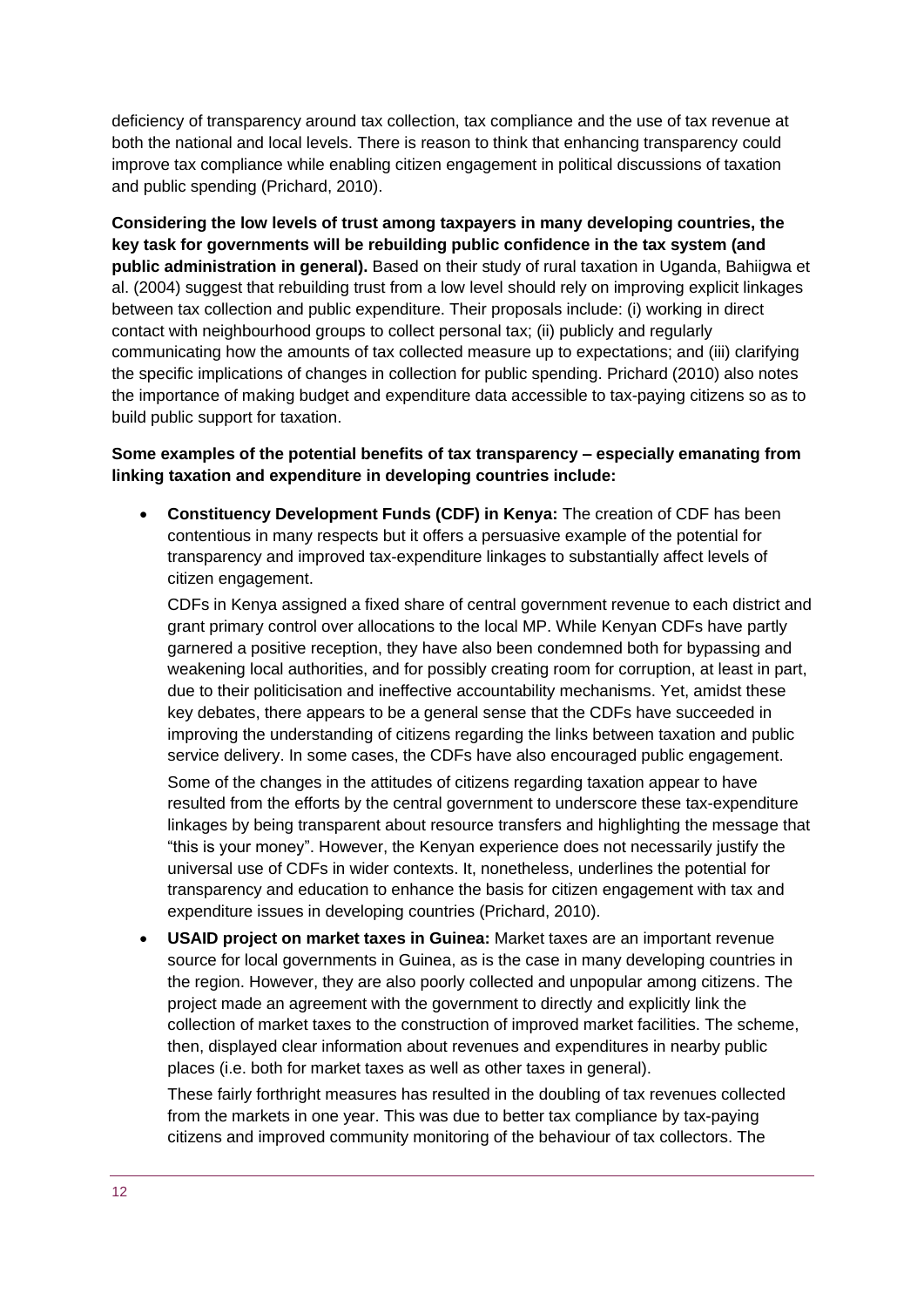government of Guinea noted that this increase in tax revenue was sustained – following the replication of the project in wider parts of the country. However, the levels of success differed from place to place (Korsun and Meagher, 2018; Prichard, 2010).

**A rather direct way to enhance tax transparency, strengthen linkages between taxation and expenditure and rebuild public trust in the tax system is to work directly with community organisations in collecting tax revenue** (Prichard, 2010).

• In **Ghana**, for instance, the government instituted a system of 'associational taxation' in order to tax the informal sector. Tax collection powers were given to small business associations under this system – with the belief that they would then pass on the revenue to the government at the end of a pre-defined period of time. The system did succeed in steering considerable parts of the informal sector into the tax net – with a minor degree of resistance, while at the same time delivering discrete benefits to 'new' taxpayers, such as reduced harassment by police and better political legitimacy (Joshi and Ayee, 2008; Prichard, 2009).

## <span id="page-12-0"></span>**4. Tax Transparency and Rule of Law**

**Accountability to the rule of law (i.e. in relation to paying taxes) can be improved by providing clear and transparent incentives for citizens and government to enter into a "tax bargain" or "fiscal contract".** In this process, tax-paying citizens accept and comply with taxes in return for the government providing them with effective public services, ensuring the rule of law and accountability. Such 'tax bargains, between citizens and the state are mutually beneficial, because citizens enjoy better governance while the government obtains bigger and more predictable tax revenues – which also minimises administrative costs as taxes become easy to collect. Most developing country governments have historically failed to implement highly effective tax systems – and the few that succeeded have first held a national dialogue about taxation with their citizens and entered into a tax contract (Prichard, 2010).

**Tax transparency (and broadly transparency in public administration) has been associated with good governance** (Hood 2007; Hansen et al. 2014; Hansen et al. 2015) and with greater democracy (Neyland, 2007). In line with this, there is a great demand for more information (e.g. from general pleas to specific freedom of information requests) in the quest to achieve greater transparency in developing countries (Oats and Tuck, 2019).

Conversely, the tax systems remain basically 'coercive' in many developing countries. These tax systems provide benefits and exemptions for elites and, because of this, citizens have little faith in them. Studies (Oats and Tuck, 2019; Prichard, 2010) indicate that a consensual tax bargain is more likely when taxpayer knowledge and education are high; the tax system is transparent and reveals tax-expenditure linkages; citizens have shared interests and a high level of mutual trust on the tax system; taxpayers are organised politically; and voluntary tax compliance is emphasised by tax authorities.

**A good understanding of tax transparency by citizens is a necessary condition for building public commitment and trust. Without a reasonable degree of trust in the tax system, taxation is likely to be characterised by conflict rather than cooperation.** Citizens need to be aware of the taxes they pay and to be educated about the tax and budgeting system,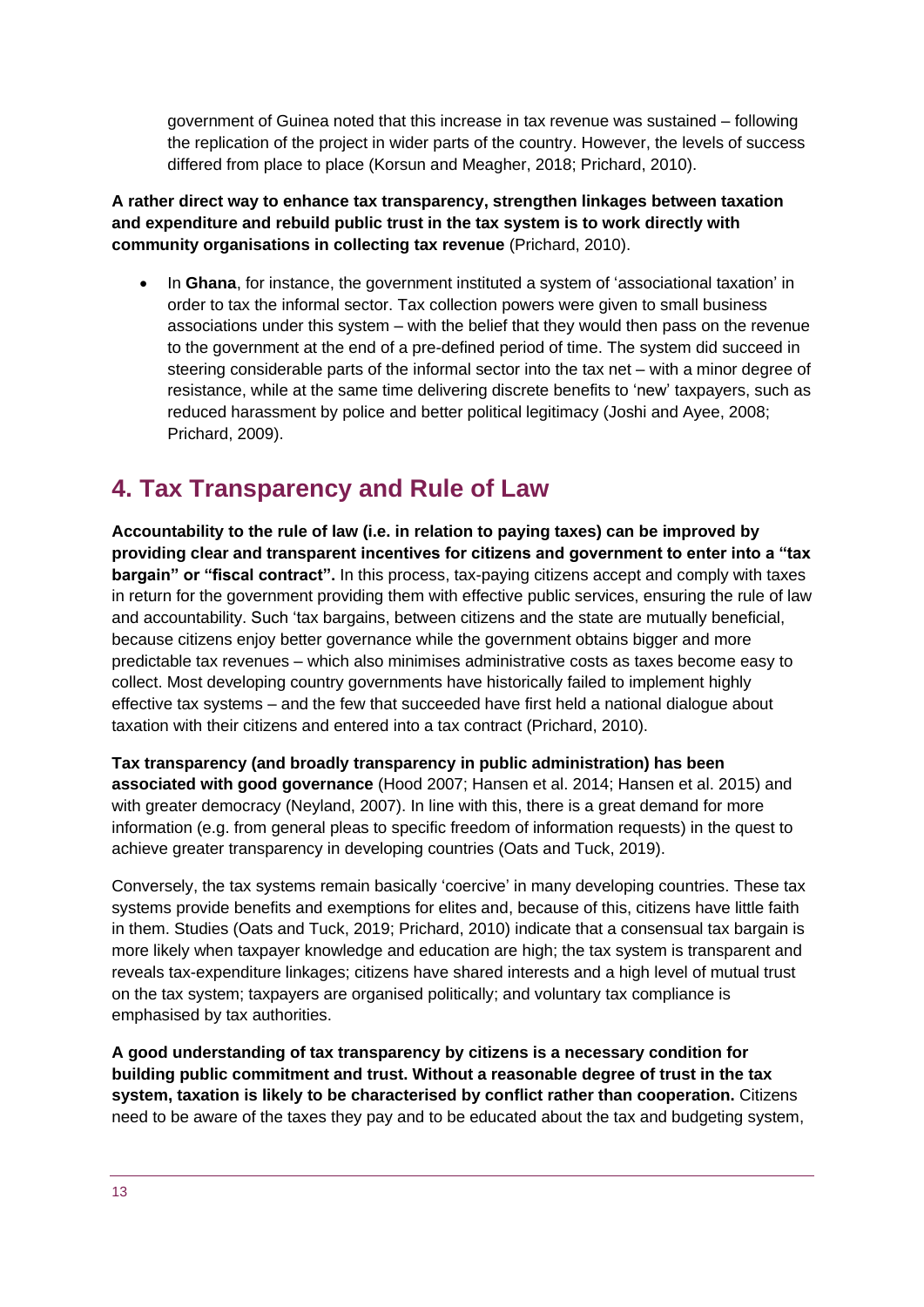while governments need to be transparent about tax collection and public spending (Prichard, 2010).

- At the local level, transparency can be achieved by publicising the collection of revenue and linking it to public spending in the administrative locality, and by engaging citizens directly i) during the budgeting for public expenditures; ii) while raising tax revenue; and iii) while auditing or in the assessment processes of revenues and expenditures.
- At the national level, governments can do far more to share revenue information, to make transparent estimates of tax compliance and revenue performance, and to monitor tax incentives for citizens (and also their costs) more closely.

**Tax systems that are less transparent (e.g. in the areas of personal income taxes and natural resources) and less fair (e.g. big compliance gaps by national elites and the informal sector) weaken the legitimacy of tax systems in the eyes of taxpayers.** Uneven tax compliance undercuts the trust citizens have in the tax system and entrenches the belief that others are not paying their share. When taxpayers do not share a common set of interests and when the government cannot be trusted by its citizens, the tax bargaining process becomes difficult and coercive. Therefore, it is important to make taxation appear fair – e.g. through taxing the informal sector as well as fairly and regularly taxing powerful elites and their businesses (although this may be politically more challenging in many developing countries).

**Enhancing direct (i.e. personal) taxation would increase tax equity and increase the visibility (i.e. transparency) of taxes.** This is likely to increase awareness, increase trust among taxpayers, and increase trust between taxpayers and the government, all of which are likely to make public engagement and tax negotiations more likely. Nevertheless, direct taxes make up a dramatically lower share of income in developing countries than in rich countries. Further, property taxes are an especially politically and administratively difficult issue, but they deserve renewed consideration as part of both a governance-enhancing and DRM reinforcement plan (Prichard, 2010).

## <span id="page-13-0"></span>**5. Potential Costs of Tax Transparency**

Adhering to rigorous tax transparency standards by companies entails providing information that allows society (i.e. both citizens and state authorities) to evaluate their activities. Tax transparency standards are often adopted as a means to some other end (e.g. make sure that they pay their fair share of taxes), rather than as a goal in itself (Nielson and Madsen, 2009; Oats and Tuck 2019). As such, if tax transparency mainly entails i) more work for businesses in providing large volumes of tax/financial data and ii) more work for tax authorities in analysing this voluminous data, iii) yet fail to translate to meaningful gain (e.g. in generate more tax revenue), then one can argue of it to be 'costly'.

**Therefore, tax transparency can be a costly regulatory strategy, not only for the providers of the information but also for those that are expected to process the information.** Burdening tax authorities with extra information processing requirements may not be effective at a time when they are working under serious resource constraints. The cost of complying with and monitoring tax transparency measures will ultimately be borne by society by straining the resources of the tax authorities and by companies seeking to recover costs, for example through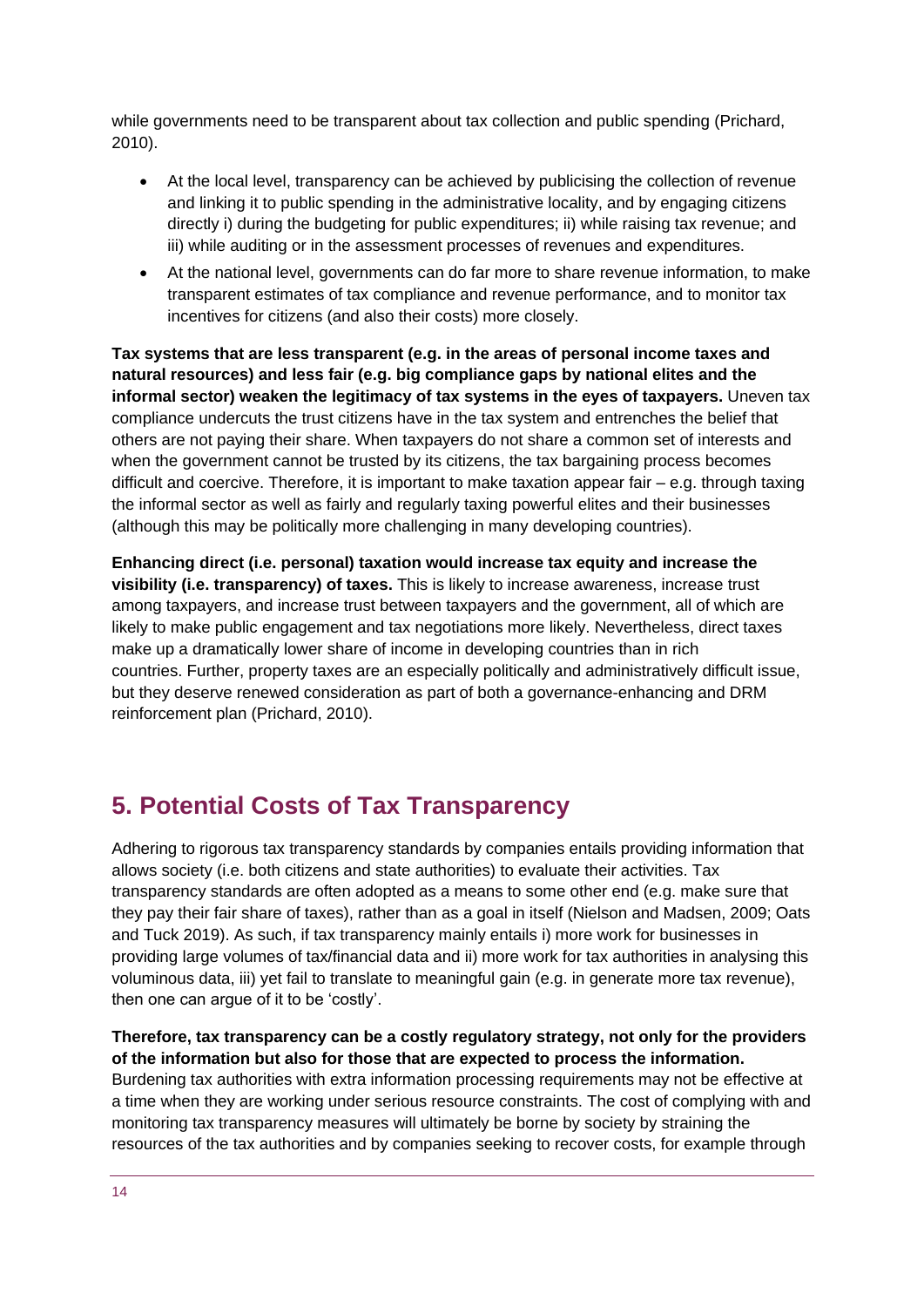higher prices for the goods and services they supply (Oats and Tuck, 2019). As Freedman (2018) points out, excessive information may obscure and even become a convenient excuse to conceal business activities.

**In both public and scholarly debates on tax regulation, the prevailing wisdom appears to be that more tax transparency is better.** It has been argued that transparency increases accountability and strengthen the hand of tax authorities. Nevertheless, overloading regulators with information may also create capacity problems as well as may lead to confusions and mistakes. The introduction of strong transparency standards may help to force the disclosure of (otherwise hidden) information by businesses, individual taxpayers and even the government. However, with increased transparency and visibility, the ability of regulators to differentiate between relevant and irrelevant information might become impaired. In such cases, transparency may not achieve the positive objectives sought by its advocates (Oats and Tuck, 2019).

**Forcing the financial centres in rich countries (i.e. those with an extensive degree of legal, institutional, and technological sophistication) to share information automatically and to start doing so in a brief period is feasible and useful.** However, when countries with considerable socio-political and institutional constraints (e.g. many low-income developing countries) quickly adopt strong multilateral transparency standards, they may face capacity challenges. In fact, such circumstances may place them in the dilemma of either i) be noncompliant with the transparency standards or ii) be forced to pass reforms at speed, which is not always achievable or even suitable (Barreix et al., 2016).

## <span id="page-14-0"></span>**6. Factors Limiting Wider Adoption of Tax Transparency Initiatives**

Some of the difficulties limiting the wider adoption of tax transparency standards (especially among developing countries) stem from the fact that these instruments were not developed in proper consultation with developing countries. As a consequence, the standards sometimes fail to reflect the concerns, priorities, and capacities of developing economies. For instance, even though a number of countries have now signed up to the AEOI standard implemented by the Global Forum, most African countries did not have the opportunity to influence its design. Instead, they were faced with a done deal – i.e. with the option to either take or leave a transparency standard that had already been developed. It is, therefore, understandable that many developing countries are making only limited use of such tools. In order to boost the use of these transparency processes, developed countries may need to introduce flexibilities for developing countries – in line with their limited capacities. They could either i) modify the implementation process of the existing standards ii) complement the standards with additional measures that better serve the needs of developing countries or iii) or modify the transparency standards themselves (Monkam et al., 2018).

Some of the general factors limiting the automatic exchange of tax information can be summarized as follows (Monkam et al., 2018):

• Developing countries face difficulties in raising/allocating the investment required to realise the automatic exchange of tax information.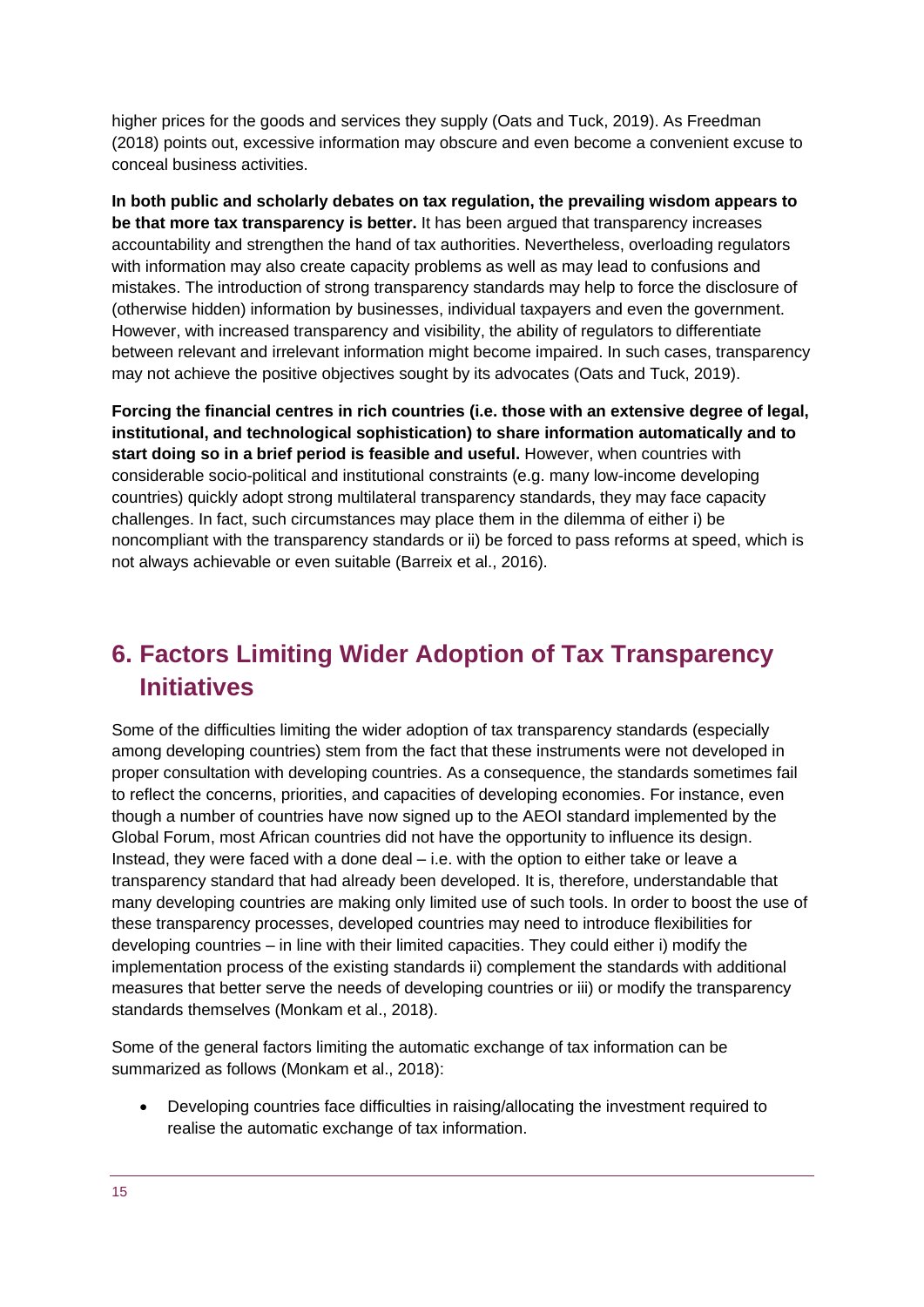- There are privacy issues and data safeguarding mechanisms that are extensively in place in many developing countries. Revenue administrations in poor countries also find it challenging to adequately demonstrate physical security in all parts of their organisation (e.g. biometrics or access control for all their staff). Furthermore, they must employ security software, encryption tools, and policies and procedures that must conform to ISO standards. These technical requirements can be costly – particularly for revenue administration that are still using poor information technology architecture, requiring extensive updates.
- Financial institutions are compelled to automatically reveal financial account information of non-residents to tax administrations, which will in turn exchange this information with the tax administrations of the account holders' country of residence. This is because the financial information exchange process takes place on a reciprocal basis. However, this process is burdensome in the context of the limited tax administrative capacity in developing countries.
- Multiparty transparency standards entail cooperation between stakeholders including businesses and the financial industry. To facilitate good working relationships in such a cooperation, revenue administrations require skilled personnel – which developing countries have a shortage of.
- To effectively use and benefit from the information received under tax transparency and information exchange standards, revenue administrations in developing countries must invest in risk identification systems and auditing skills.
- Apart from the numerous costs and capacity limitations, the benefits to developing countries of implementing the tax transparency standard may not always be clear – although there have been successes. Furthermore, several concerns have been mentioned regarding gaps in the transparency standard that may enable businesses and individual taxpayers to avoid their accounts from being caught up in the information that is being reported (TJN, 2015). Besides, the information obtained multilateral transparency standards, e.g. through AEOI, can only be used for tax administration purposes (i.e. will not be shared with other law enforcement agencies), thus, reducing its usefulness for developing countries.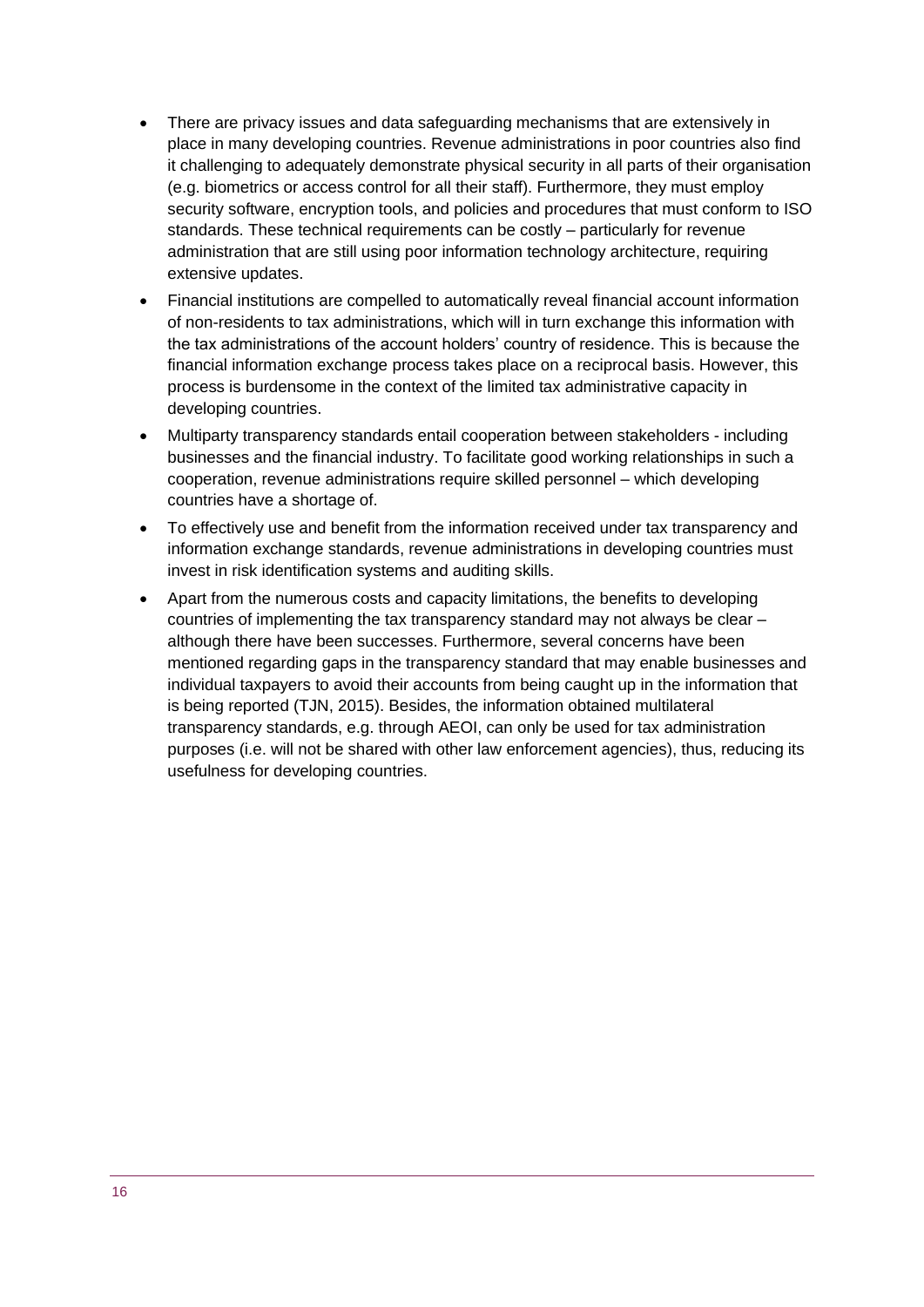## <span id="page-16-0"></span>**7. References**

AU and ECA (2015). Report of the High-Level Panel on Illicit Financial Flows from Africa commissioned by the AU/ECA Conference of Ministers of Finance, Planning and Economic Development. African Union and United Nations Economic Commission for Africa. [https://repository.uneca.org/bitstream/handle/10855/22695/b11524868.pdf?sequence=3&isAllow](https://repository.uneca.org/bitstream/handle/10855/22695/b11524868.pdf?sequence=3&isAllowed=y) [ed=y](https://repository.uneca.org/bitstream/handle/10855/22695/b11524868.pdf?sequence=3&isAllowed=y)

Bahiigwa, G., F. Ellis, O.-H. Fjeldstad and V. Iversen, (2004). Rural Taxation in Uganda: Implications for Growth, Income Distribution, Local Government Revenue and Poverty Reduction. EPRC Research Series, No. 35, Economic Policy Research Center, Kampala. <https://www.cmi.no/publications/file/1735-rural-taxation-in-uganda-implications-for-growth.pdf>

Barreix, A. D., Roca, J., & Velayos, F. (2016). A brief history of tax transparency (Vol. 11). u: Discussion Paper NIDB-DP-453, IDB.

[https://publications.iadb.org/publications/english/document/A-Brief-History-of-Tax-](https://publications.iadb.org/publications/english/document/A-Brief-History-of-Tax-Transparency.pdf)[Transparency.pdf](https://publications.iadb.org/publications/english/document/A-Brief-History-of-Tax-Transparency.pdf)

ECA (2018). A study on the global governance architecture for combating illicit financial flows. United Nations Economic Commission for Africa.

[https://repository.uneca.org/bitstream/handle/10855/24320/b1188924x.pdf?sequence=3&isAllow](https://repository.uneca.org/bitstream/handle/10855/24320/b1188924x.pdf?sequence=3&isAllowed=y) [ed=y](https://repository.uneca.org/bitstream/handle/10855/24320/b1188924x.pdf?sequence=3&isAllowed=y)

Fjeldstad, O.-H. (2004). What's Trust Got To Do With It? Non-Payment of Service Charges in Local Authorities in South Africa. Journal of Modern African Studies, Vol. 42, No. 4, pp. 539-562. <https://doi.org/10.1017/S0022278X04000394>

Fjeldstad, O.-H. and J. Semboja (2001). Why People Pay Taxes: The Case of the Development Levy in Tanzania. World Development, Vol. 29, No. 12, pp. 2059-2074. [https://doi.org/10.1016/S0305-750X\(01\)00081-X](https://doi.org/10.1016/S0305-750X(01)00081-X)

Fjeldstad, O.-H. and O. Therkildsen (2008). "Mass Taxation and State-Society Relations in East Africa", in D. Brautigam, O.-H. Fjeldstad and M. Moore (ed.), Taxation and State Building in Developing Countries: Capacity and Consent, Cambridge University Press, Cambridge. <https://doi.org/10.1017/CBO9780511490897>

Freedman, J., (2018). Restoring trust in the 'fairness' of corporate taxation: increased transparency and the need for institutional reform. In: S. Goslinga, et al., eds. Trust and Taxation. The Hague: Eleven, 121–141.<https://dx.doi.org/10.2139/ssrn.3396775>

Global Forum (2020). Tax Transparency in Africa 2020 Africa Initiative Progress Report: 2019. Global Forum on Transparency and Exchange of Information for Tax Purposes. <https://www.oecd.org/tax/transparency/documents/Tax-Transparency-in-Africa-2020.pdf>

Gloppen, S. and L. Rakner (2002). Accountability Through Tax Reform: Reflections from Sub-Saharan Africa. IDS Bulletin, Vol. 33, No. 3. <http://www.ids.ac.uk/files/dmfile/IDSOpenDocsStandardTermsOfUse.pdf>

Hansen, H., Christensen, L. and Flyverbom, M., (2015). Introduction: logics of transparency in late modernity: paradoxes, mediation and governance. European Journal of Social Theory, 18 (2), 117–131.<https://doi.org/10.1177%2F1368431014555254>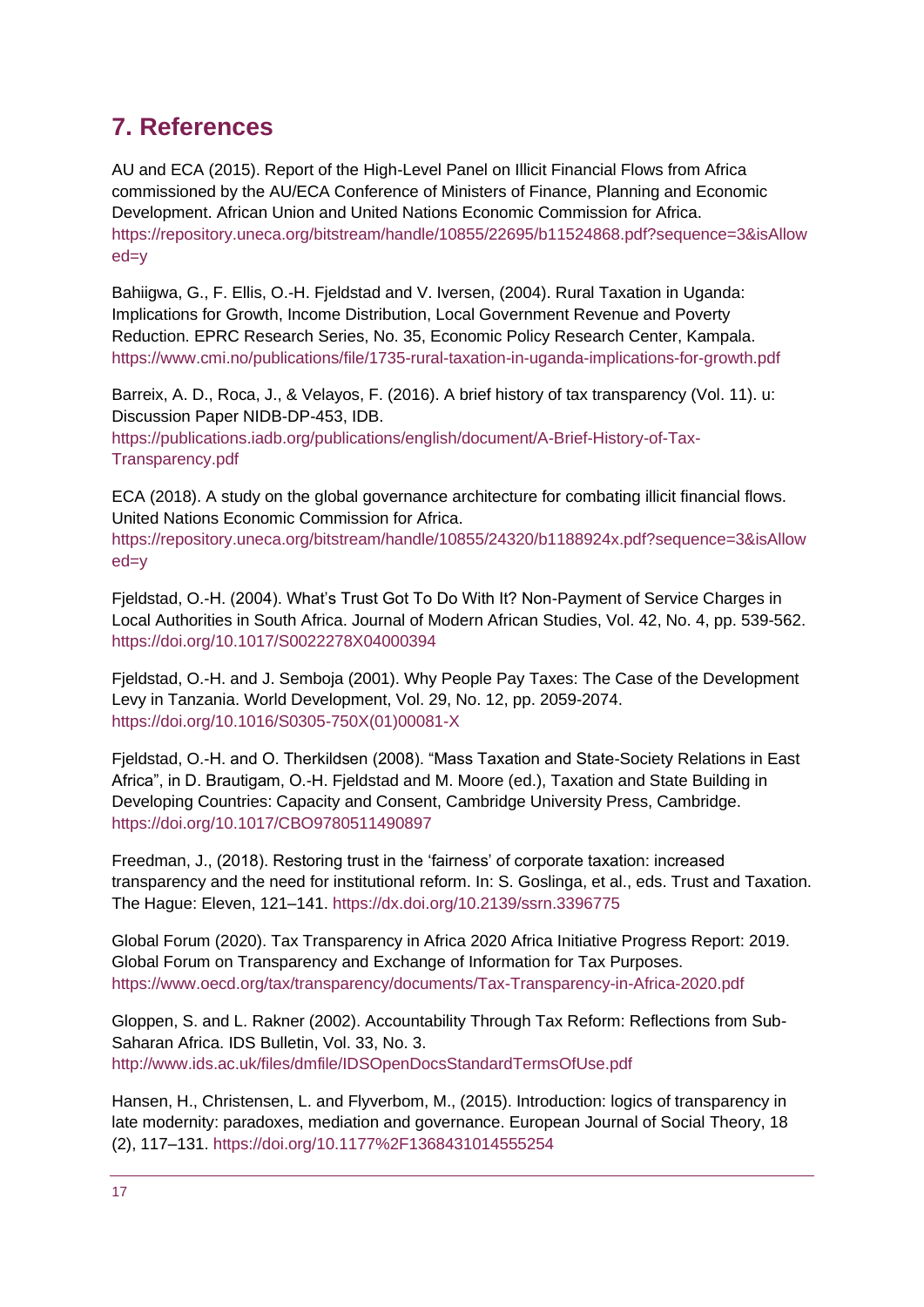Hansen, H.K. and Flyverbom, M., (2014). The politics of transparency and the calibration of knowledge in the digital age. Organization, 22 (6), 872–889. <https://doi.org/10.1177%2F1350508414522315>

Hood, C., (2007). What happens when transparency meets blame-avoidance? Public Management Review, 9 (2), 191–210.<https://doi.org/10.1080/14719030701340275>

IMF, OECD, UN and World Bank (2011). Supporting the Development of More Effective Tax Systems, A Report to the G20 Development Working Group, OECD, Paris, [www.oecd.org/ctp/48993634.pdf](http://www.oecd.org/ctp/48993634.pdf)

Joshi, A. and J. Ayee (2008). "Associational Taxation: A Pathway into the Informal Sector", in D. Brautigam, O.-H. Fjeldstad and M. Moore (ed.), Taxation and State Building in Developing Countries: Capacity and Consent, Cambridge University Press, Cambridge. <https://doi.org/10.1017/CBO9780511490897>

Korsun, G. and P. Meagher (2018). "Failure by Design? Fiscal Decentralization in West Africa", in M. Kimenyi and P. Meagher (ed.), Devolution and Development: Governance Prospects in Decentralizing States, Ashgate, London.<https://doi.org/10.4324/9781351160001>

Monkam, N., Ibrahim, G., Davis, W., & von Haldenwang, C. (2018). Tax transparency and exchange of information (EOI): Priorities for Africa (T20 Argentina Policy Brief). [https://www.g20](https://www.g20-insights.org/wp-content/uploads/2018/07/TF5-5.2-Taxation_FINAL-1.pdf) [insights.org/wp-content/uploads/2018/07/TF5-5.2-Taxation\\_FINAL-1.pdf](https://www.g20-insights.org/wp-content/uploads/2018/07/TF5-5.2-Taxation_FINAL-1.pdf)

Neyland, D., 2007. Achieving transparency: the visible, invisible and divisible in academic accountability networks. Organization, 14 (4), 499–516. <https://doi.org/10.1177%2F1350508407078050>

Nielson, C. and Madsen, M.T., (2009). Discourses of transparency in the intellectual capital reporting debate: moving from generic reporting models to management defined information. Critical Perspectives on Accounting, 20, 847–854.<https://doi.org/10.1016/j.cpa.2008.09.007>

Oats, L. and Tuck, P. (2019). Corporate tax avoidance: is tax transparency the solution? Accounting and Business Research, 49:5, 565-583. <https://doi.org/10.1080/00014788.2019.1611726>

Oats, L., & Tuck, P. (2019). Corporate tax avoidance: is tax transparency the solution?. Accounting and Business Research, 49(5), 565-583. <https://doi.org/10.1080/00014788.2019.1611726>

OECD (2018). Countries must strengthen tax systems to meet Sustainable Development Goals. OECD. [www.oecd.org/tax/countries-must-strengthen-tax-systems-to-meetsustainable](http://www.oecd.org/tax/countries-must-strengthen-tax-systems-to-meetsustainable-development-goals.htm)[development-goals.htm](http://www.oecd.org/tax/countries-must-strengthen-tax-systems-to-meetsustainable-development-goals.htm)

OECD (2019a). Implementation of tax transparency initiative delivering concrete and impressive results. OECD. [https://www.oecd.org/tax/implementation-of-tax-transparency-initiative-delivering](https://www.oecd.org/tax/implementation-of-tax-transparency-initiative-delivering-concrete-and-impressive-results.htm)[concrete-and-impressive-results.htm](https://www.oecd.org/tax/implementation-of-tax-transparency-initiative-delivering-concrete-and-impressive-results.htm)

OECD (2019b). Tax Morale: What Drives People and Businesses to Pay Tax?, OECD Publishing, Paris,<https://doi.org/10.1787/f3d8ea10-en>